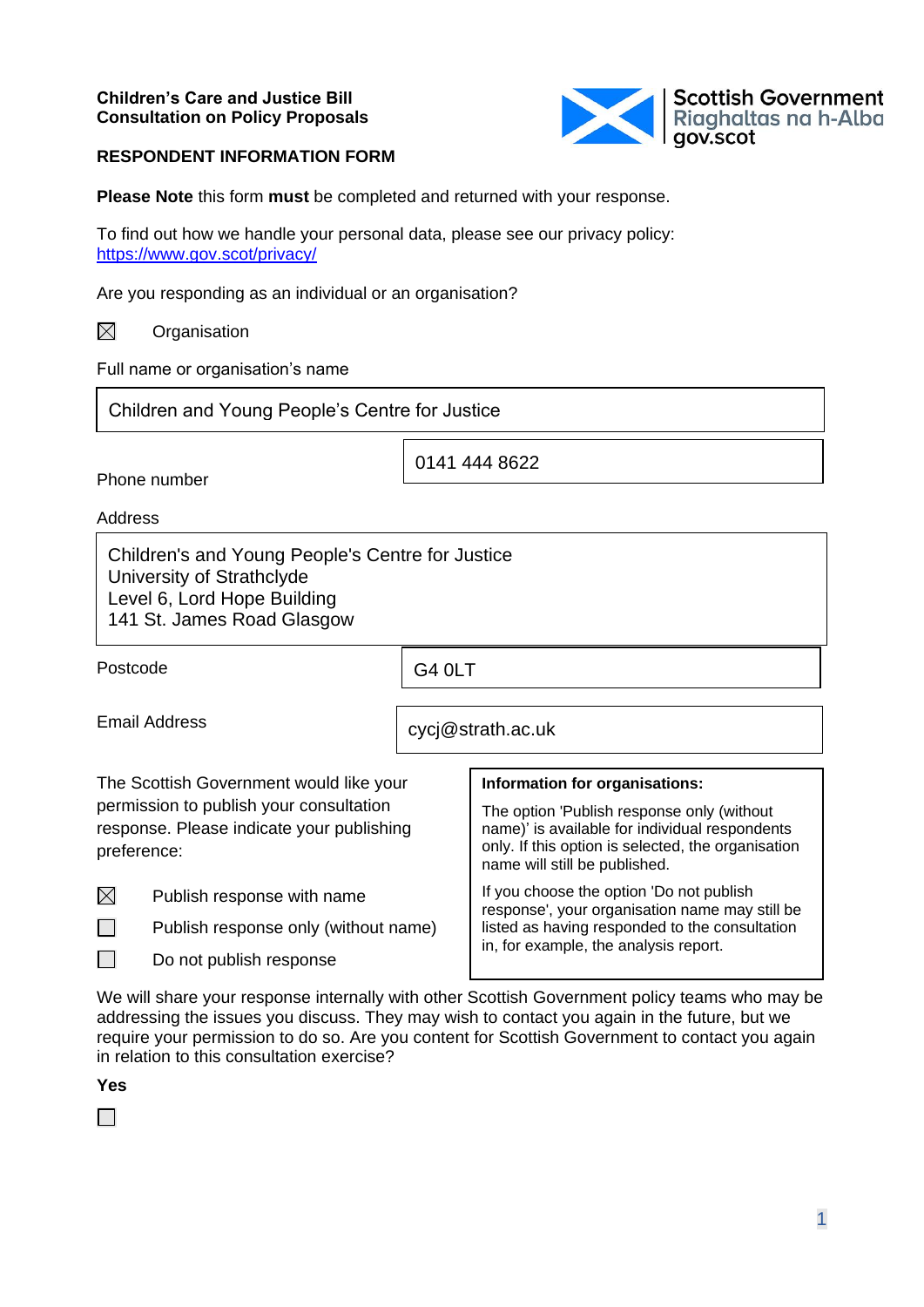## **Organisations – your role**

The Children and Young People's Centre for Justice (CYCJ) works towards ensuring that Scotland's approach to children and young people in conflict with the law is [rights-respecting,](https://www.cycj.org.uk/news/rights-respecting/) contributing to better outcomes for our children, young people and communities.

We produce robust internationally ground-breaking work, bringing together children and young people's contributions, research evidence, practice wisdom and system know-how to operate as a leader for child and youth justice thinking in Scotland and beyond. CYCJ's contribution to the youth justice sector in Scotland was defined in our 2020 evaluation as three-fold:

"...it produces information which is of use, and robust, for its audience; it offers boundary-spanning linkages to break down the silos between organisations, services, and kinds of practice; and it maintains a focus on seemingly intractable issues in the sector, providing a multi-pronged approach to untangling and unsettling the barriers to change" [\(Stocks-Rankin, 2020:2\).](https://www.cycj.org.uk/wp-content/uploads/2020/02/The-contribution-of-CYCJ-Evaluation-report-FINAL.pdf)

In doing so, our focus is on three key activities:

- Participation and engagement: amplifying the voices of children and young people
- Practice and policy development: developing, supporting and improving justice for children and young people
- Research: Improving our understanding of justice for children and young people

These activities are underpinned and connected by communication and knowledge exchange work, which is focused on improving awareness of evidence in different forms, and supporting dialogue between different perspectives, types of knowledge and viewpoints.

Uniquely we provide support to individual practitioners and, for service development, to develop the vision of youth justice in Scotland and across a resource level, relationship level, and system development level. It is recognised that it is "...the ability to work at the highest echelons on policy making and governance and into the depth and detail of day-to-day practice that makes CYCJ effective" (Stocks-Rankin, 2020:2).

CYCJ is primarily funded by the Scottish Government and based within the [University of](https://www.strath.ac.uk/)  [Strathclyde.](https://www.strath.ac.uk/) Our position both within a University and the additionality of funding beyond the Scottish Government are features that support our autonomy.

The team comprises a range of professional roles including social workers, psychologists and researchers, who have fulfilled frontline and managerial positions in social work and social care. Team members have also had experience of receiving, or a close family member or friend having received, social care or social work support.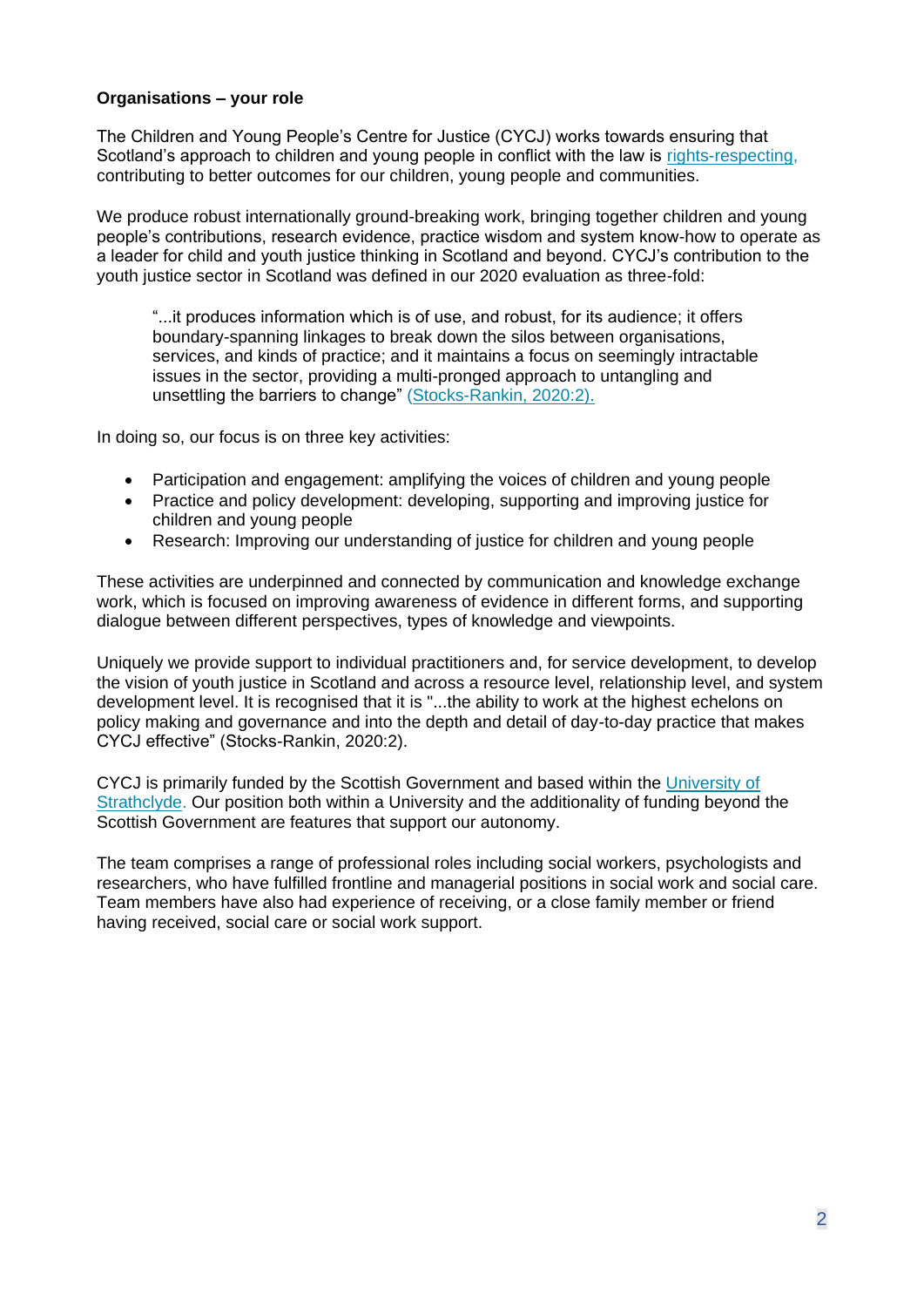## **Questions**

**Question 1**: Where a person has been harmed by a child whose case is likely to proceed to the children's hearings system, should further information be made available to a person who has been harmed (and their parents if they are a child) beyond what is currently available? **Yes** 

Scotland's children's hearings system adopts an entirely different model of responding to children who have come into the conflict with the law than the court system. Whilst it considers the risk of harm to others, it is primarily an arena which prioritises the best interest of the child and seeks to respect and maintain their welfare and wellbeing. These concerns are not given such prominent or significant attention within the judicial arena. As such, the unavailability of some measures due to the differing legal mechanisms in place are not necessarily an indicator of deficit within one or other of the systems. Rather, the differing measures available within court in comparison with the hearing room (or vice versa) ought to be recognised as distinct features of two systems which serve distinct functions and purposes.

We are mindful that the person who has been harmed already receives information from SCRA, and that any change to this should only be taken with caution and a focus on the rights of those involved. We also note that the nature and volume of information provided when matters are dealt with within the formal court system vary depending upon disposal, and as such it is a simplistic and erroneous view to take that existing provision within the judicial process leads to adequate or complete disclosure of information. Therefore, if changes are made to existing provision within the children's hearings system, they must reflect an approach which achieves a rights-respecting solution for both the person who has been harmed, and the child who is believed to have caused that harm.

Should it be decided that additional information is made available then this ought to be on a limited basis. Any sharing of information needs to be proportionate and in accordance with existing legal protection in respect of children's & human rights, including privacy and data protection. Information should only be shared in those circumstances where there are protective measures directly involving the person harmed, for example where there is a condition for the child not to approach the harmed person's house. We are mindful of the need to maintain and respect the privacy of children, including in cases where they are accused of causing harm to others. The Beijing Rules, for example, point to the limits within which states must act when responding to episodes of harm, and the need for information relating to the child to be shared only when absolutely necessary. Clarity on the circumstances within which such a step would be taken, and mechanisms in place to prevent inappropriate sharing of information, would be required in this instance. CYCJ is also mindful of the implications of increased information sharing in light of GDPR, Data Protection legislation and existing protections relating to personal information.

Other information relating to the child such as their home circumstances, health or outcome of the hearing may not be appropriate to share. This is important in terms of upholding Article 19 of the United Nations Committee on the Rights of the Child (the right to protection from violence, abuse and neglect) and Article 39 (the right to recovery from trauma and reintegration) where the person harmed is a child.

The rights of both the child and victim must be upheld regardless of which system is employed to respond to the behaviour, and as such the information shared should remain limited. The frequency of this occurrence should be monitored, and any decision to release this information should be reported to the Scottish Government who must liaise with SCRA to publish data regarding the volume of such disclosures, nature of information shared and underlying patterns of these on an annual basis. It is important that this data is kept under review.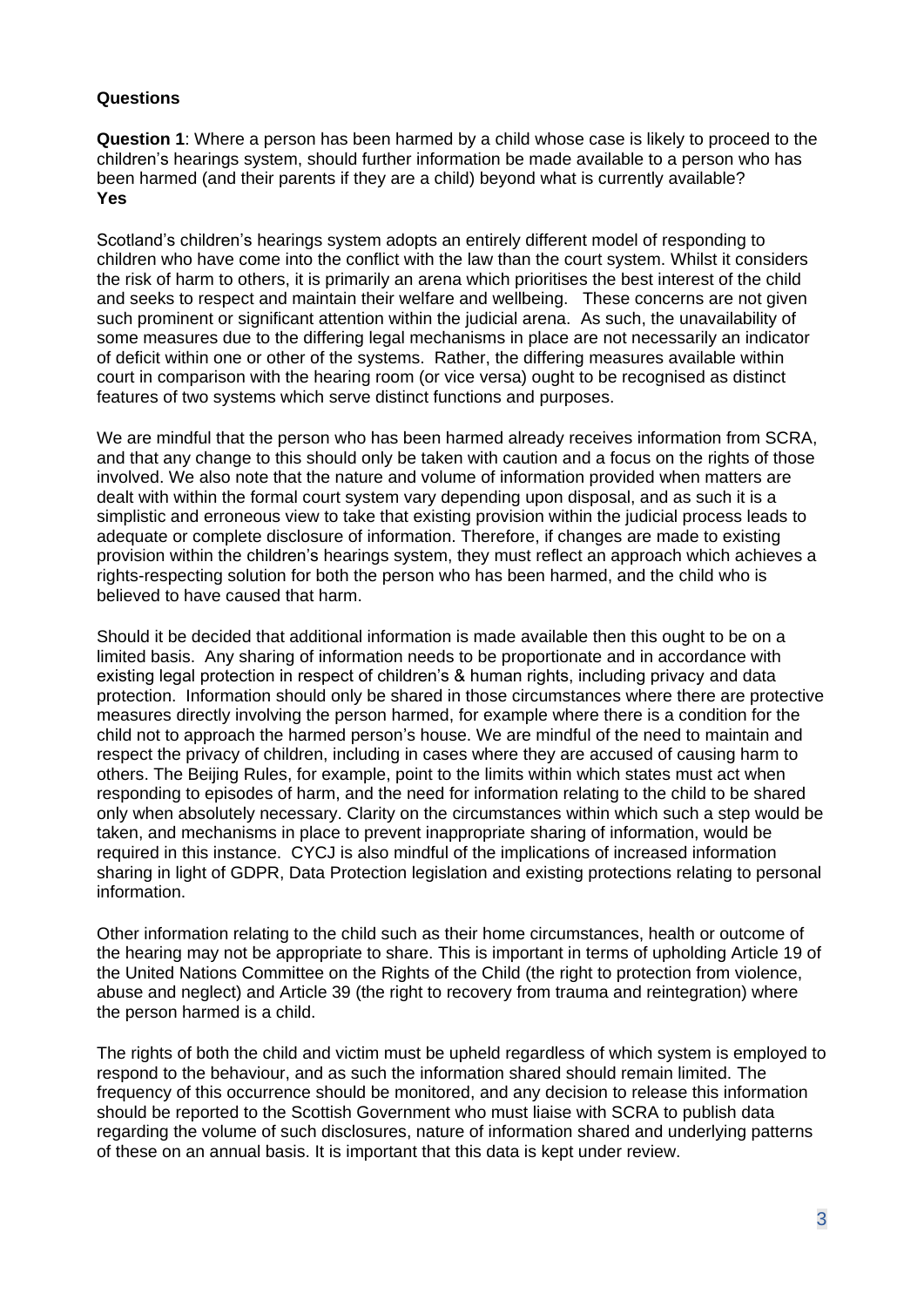In order for people who have been harmed by a child to understand why certain information is not disclosable, and to aid their understanding of the children's hearings system, it would be advantageous for a general, illustrative account of difficulties and experiences children who cause harm have often experienced themselves, and what types of responses help them to recover from this and not harm others in the future. Moreover, increased and extensive use of Restorative Justice could help address questions over the incident in question, thus providing some context to the behaviour.

**Question 2**: Where a person has been harmed by a child who has been referred to a children's hearing, should SCRA be empowered to share further information with a person who has been harmed (and their parents if they are a child) if the child is subject to measures that relate to that person?

## **Yes**

Whilst the caution we laid in within our response to question 1 remains, there may be room to improve the experiences of those who have been harmed by a child.

Although the ambition of such a change may be to instil greater confidence amongst the public over the efficacy of the children's hearings system, this could be achieved through alternative steps. These steps may include raising public awareness of the suite of supports and resources available through the children's hearings system, widening access to instruments such as MRCs and the wraparound supports that should sit alongside these, providing material and information to those who are believed to have been harmed by a child, drawing attention to the successes of the youth justice sector, or by continued work alongside victims' organisations. CYCJ believes that those who have been harmed must be made to feel that society acknowledges the harm, and that measures will be put in place to address the needs, risks and vulnerabilities of those who may have caused harm. Provision of additional information about the content or conclusion of a children's hearing is unlikely to achieve this in any meaningful sense. Furthermore, the progression of existing plans to implement the Restorative Justice action plan will go some way towards addressing concerns that some individuals may voice with regards risk of future harm.

When a decision relating to an individual who has caused harm has been made by a children's hearing (for example, that they must not approach the person who has been harmed) this should only be shared on the grounds of public protection and following a rigorous process alluded to previously. A high threshold must be imposed on this matter and it should not occur routinely. Practice in this area must be guided by international obligations, including Article 8 of the 1985 Beijing Rules which states that "the juvenile's right to privacy shall be respected at all stages in order to avoid harm being caused to her or him by undue publicity or by the process of labelling. In principle, no information that may lead to the identification of a juvenile offender shall be published".

It should not take place automatically and should only be used in those instances where the welfare and safety of another person is reasonably expected to be affected, and where labelling and unnecessary breach of privacy are minimised as far as possible. Other than such specific incidences, the rights of the child to maintain privacy and for their data to be protected must be honoured.

We note that the consultation is moot on whether such options would only relate to offencebased referrals or to other kinds of referrals too. We have in mind scenarios where a child may cause another person harm, but the grounds established relate to welfare concerns, rather than offence-based grounds, yet it is unclear whether the option to disclose information relating to the person who has been harmed would remain available under such circumstances. Clarity over this would be welcome.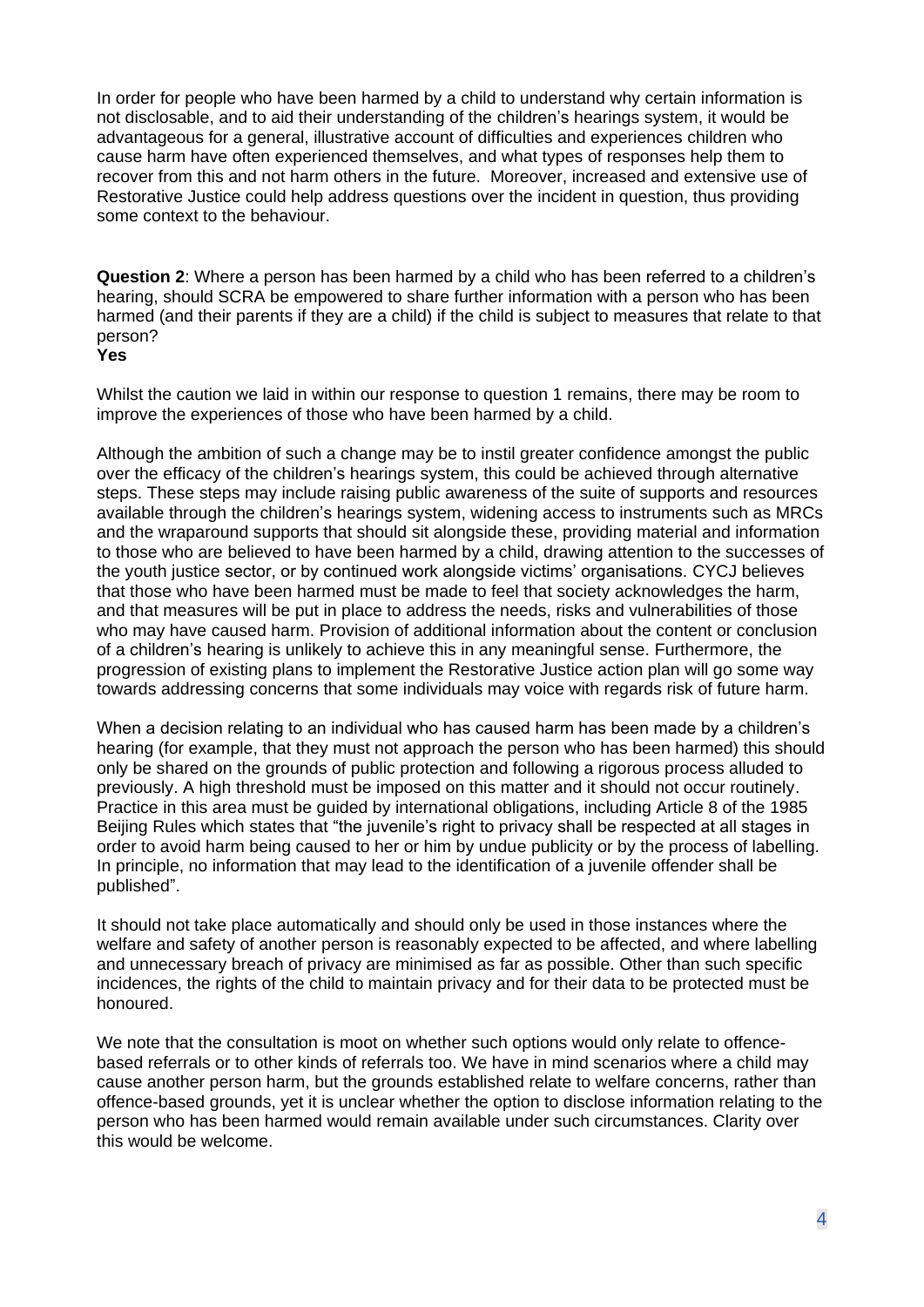CYCJ also wonders whether SCRA is best placed to undertake this role, and whether existing victim support agencies may be better suited to this task, while also preventing any potential conflict of interest.

**Question 3**: Where a person has been harmed by a child who has been referred to the Principal Reporter, should additional support be made available to the person who has been harmed? **No - unless required**

Irrespective of the age of the person believed to have caused harm, the nature of the harm caused, or the statutory mechanism employed to respond to the behaviours, those who have experienced harm should have access to the necessary support to secure their recovery, which may not be additional to what is currently offered if not required.

The model of support required will vary from person to person but must be founded upon principles of being trauma-informed and responsive, and in line with the NES Trauma Informed and Responsive Justice Workforce for Witnesses Knowledge and Skills Framework currently under development. For children who have been harmed, support ought to be informed by the ongoing work being undertaken that will lead to the creation of principles and procedures for supporting children through the Bairns' Hoose model. The work undertaken through that project will provide insight into the sort of support that children require.

Providing additional support calls on a range of supports and resources to be made available, with the provision of a single point of contact who can coordinate a response. The supports and resources available should be designed according to the needs of those who have been harmed and what they have told us about what is required. The same level of care should also be available to children who have caused harm, where their own needs as victims have not been sufficiently addressed or supported in line with the United Nations Committee on the Rights of the Child Article 39 (the right to recovery from trauma and reintegration). Broadly, we would urge the Scottish Government to move away from policy and practices which seek to differentiate between the person who has been harmed, and those who have caused harm. It is well evidenced that these children are one and the same, and a failure to recognise this will merely serve to demonise and marginalise children, whilst failing to provide the level of care that they are entitled to and require.

It is not clear from the details provided within the consultation documents whether duties to provide this support will rest with the Prinicpal Reporter. It may be that such a role sits most appropriately with statutory bodies on a regional basis, and as such Children's Service Plans should have universal and specialist supports in place for this purpose. Not only should this mean the establishment of Bairns' Hoose for children who have been harmed, but for those who are believed to have caused harm of all ages. CYCJ believes that the exclusion of a cohort of children from the Bairns' Hoose services is unjust and will ultimately cause harm to the child and those they are believed to have hurt.

Restorative Justice should be considered on all occasions where a child has caused another person harm and should be built into Scotland's response to such behaviour. This provision may give the person harmed and those impacted by the behaviour an opportunity to have their voice heard; an issue that many victims stress as important. It is imperative that where this is embedded it is offered in instances of harm being caused, and not merely where a crime has been committed. This is an important distinction to make as any increase in age of criminal responsibility that may take place in the future could result in the harmful behaviour losing the label of 'criminal', yet they and the person who has been harmed may still benefit from restorative processes and practices. This should be offered as broadly as possible, and in parallel to any judicial proceedings that take place.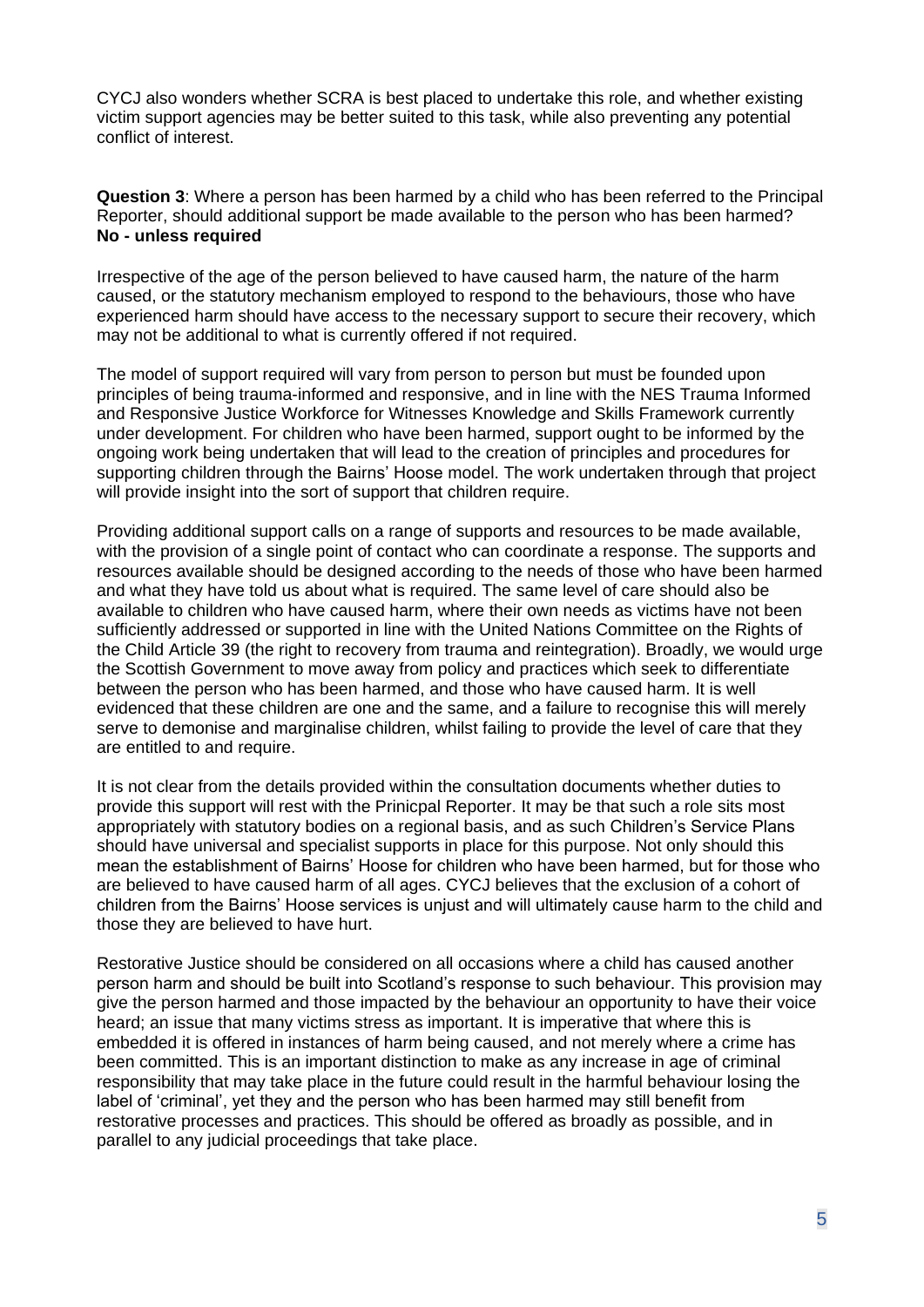**Question 4**: Should a single point of contact to offer such support be introduced for a person who has been harmed? **Yes**

Whilst recognising that not every individual who has been harmed will require or take up the offer of this help, a single point of contact should be offered to everyone who has been harmed, with that individual taking responsibility to coordinate support when required. Provision of this nature was called for by those individuals who informed the NES Trauma Informed and Responsive Justice Workforce for Witnesses Knowledge and Skills Framework.

A single point of contact would allow for a consistent approach for those who have been harmed, possibly provided by a third sector organisation who could also offer other forms of support for the child and their family. This new role could also enhance confidence amongst professionals involved and members of the public, as well as those who have been harmed.

Given the existing volume of work undertaken by SCRA, it may prove apt for this task to be undertaken by an existing statutory body, or through agreement with voluntary organisations as is the custom within Police Scotland.

CYCJ is mindful of the implications that such a role may have upon the rights of those who have been harmed, and those who caused harm. In both instances it is imperative that those undertaking the role of single point of contact act in accordance with existing obligations, legislation and data protection provision. The right to a private life - regardless of what behaviours the child may have displayed - must be protected, and guidance around sharing of personal information must be robust and clear.

**Question 5**: Should existing measures available through the children's hearings system be amended or enhanced for the protection of people who have been harmed? **No** 

CYCJ does not believe that existing measures available within the children's hearings system require to be altered in any way, and hold a view that the existing suite of options are adequate in delivering the desired level of care and protection. For those children who are felt to pose a risk of serious harm to others, conditions to stay away from a particular person can be imposed. Panel members may also wish to consider the merits of utilising an MRC to ensure that a child stays away from a particular location. Moreover, FRAME provides good practice guidance with regards to risk practice and CARM offers those supporting the child with a framework for risk management oversight and scrutiny that could be put in place to reduce heightened risk of harm whilst promoting strengths and developmental opportunities.

It is imperative that the children's hearings system maintains its primary focus on responding to the needs of the child before them, with voluntary bodies or third sector partners tasked with delivering the help and support required to those who have been harmed.

**Question 6**: Should MRCs be made available to children who do not meet the current criteria for secure care?

#### **Yes - in limited circumstances**

In principle, we believe that MRCs should be made available to a small, distinct cohort of children who do not currently meet the secure care criteria but for whom significant concerns exist. These concerns must relate only to those children who have been assessed as posing a risk of serious harm to others through aspects of their behaviour.

CYCJ recognises that this is a difficult position to adopt and has implications for the restriction of a child's liberty and their rights. It is a position that is settled upon for three reasons, namely: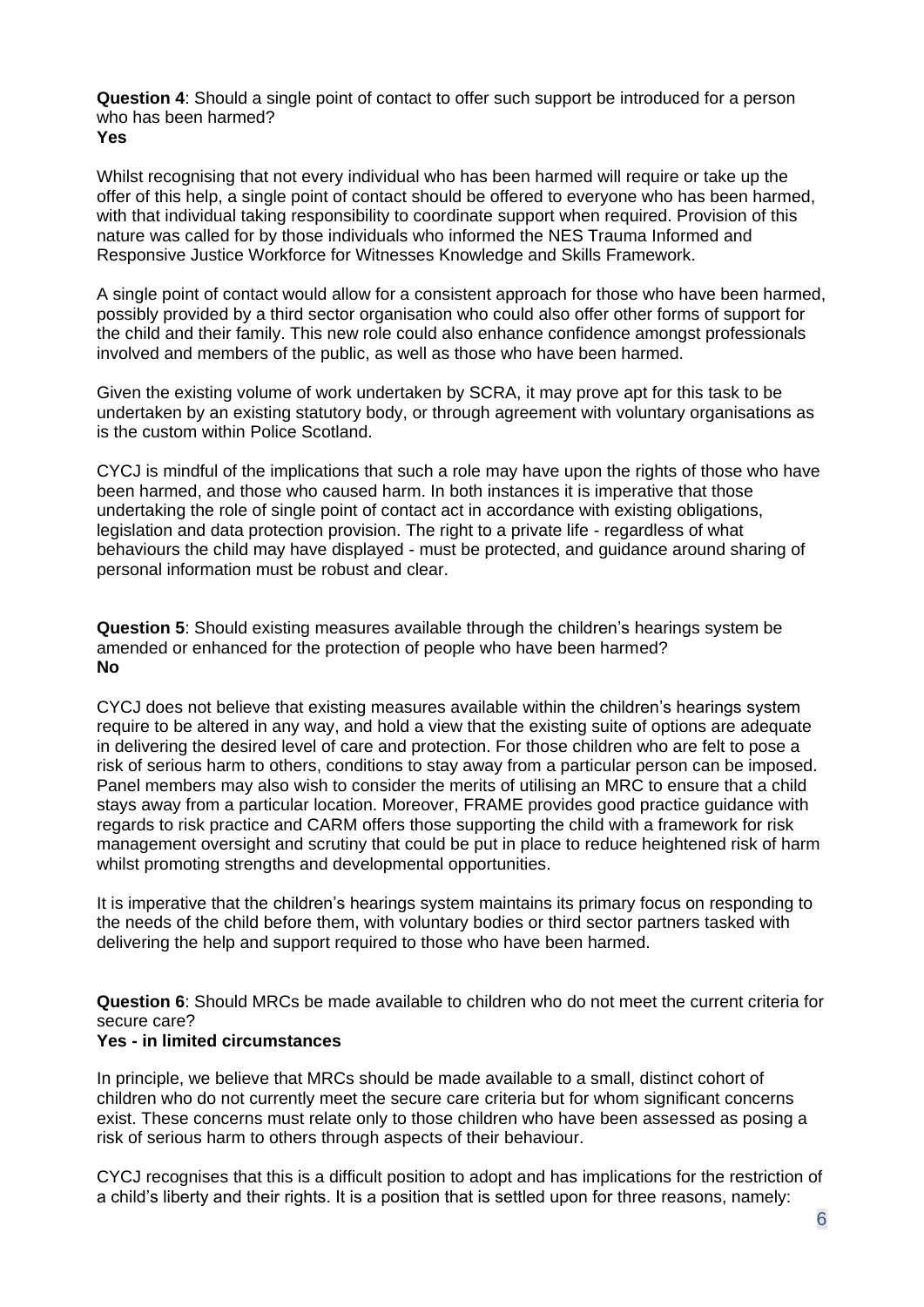- 1) In light of the increased number of offence-based referrals that we hope the children's hearings system will deal with in lieu of matters appearing before court, solutions which manage risk of violence to others may be necessary.
- 2) In order to instil confidence amongst COPFS and sentencers, and thus increase referral to the Principal Reporter and use of remittal following conviction, robust and effective interventions which both address the child's needs and respond to risk within the children's hearings system are necessary. An MRC along with intensive supports may be such an option.
- 3) Whilst use of an MRC represents a restriction of liberty, it is hoped that doing so could avoid the deprivation of liberty that admission into secure care or custody causes.

Use of MRCs in conjunction with whole family support - such as that described within the promise's conclusions and within existing guidance relating to Intensive Support and Monitoring Services - may be the most appropriate response for some children whose behaviour may pose a risk of serious harm or are exposed to a high risk of harm, but do not meet the secure care criteria. In such instances, it is unfortunate that the added monitoring and support that can be provided by an MRC cannot be made available. This may leave the child exposed to risk for a further period of time.

An MRC must only be considered where there is a clear assessment and evidence as to how its intended use is proportionate to manage the level of potential harm, and interrupt or minimise the opportunity for the serious harm to occur. It may be beneficial to align MRC threshold to reflect circumstances where the child has engaged in acts of significant harm towards others and/or the child is at a significant risk of harm in the community and/or a risk formulation has been undertaken which indicates a significant risk to the child that can be reduced or managed through the use of an MRC with intensive support.

In all instances where an MRC is utilised it must be accompanied by robust wraparound and individualised support for the child and their family that scaffolds them whilst addressing risk of harm, building on strengths, creating capacity and providing developmental opportunities. Those supporting the child must undertake a robust and evidence based risk formulation which leads to clear and proportionate risk management plans with identified actions, which include mechanisms to be employed should the child not adhere to the MRC. This response must match the level of potential harm, the likelihood and impact should it occur. The potential use of an MRC with a child should only be where formal risk management processes, such as CARM, are in place. These should be approved by local Child Protection Committees, and only triggered when concerns regarding risk of significant harm are highlighted. This would provide appropriate review and scrutiny of proposed risk management plans through multi-agency decision making. Any restriction of liberty must always be proportionate to the circumstances of the child and their wider context, likelihood, seriousness and impact of any potential harm. As such, it would not be appropriate to restrict a child's liberty through an MRC when alternative responses would have secured the child's safety, and/or the safety of others, whilst responding to the underlying needs in question.

Research demonstrates that MRCs are not used in the variety of ways as they could be, and that too many children are placed in secure care following an extremely limited MRC assessment having been undertaken (Simpson & Dyer 2018). Practice with MRCs should be creative, flexible, responsive and reviewed at least every six weeks by both the children's hearings system and the responsible local authority in order to monitor the progress being made and gauge whether less restrictive measures were viable. The use of any restrictions applied should be considered through the prism of children's human rights.

CYCJ is eager to promote the creative use of MRCs, such as use of an MRC to support a child to stay *away* from a particular location where that would be felt to best meet the child's needs and address the risk of harm that has been identified. Likewise, CYCJ advocates the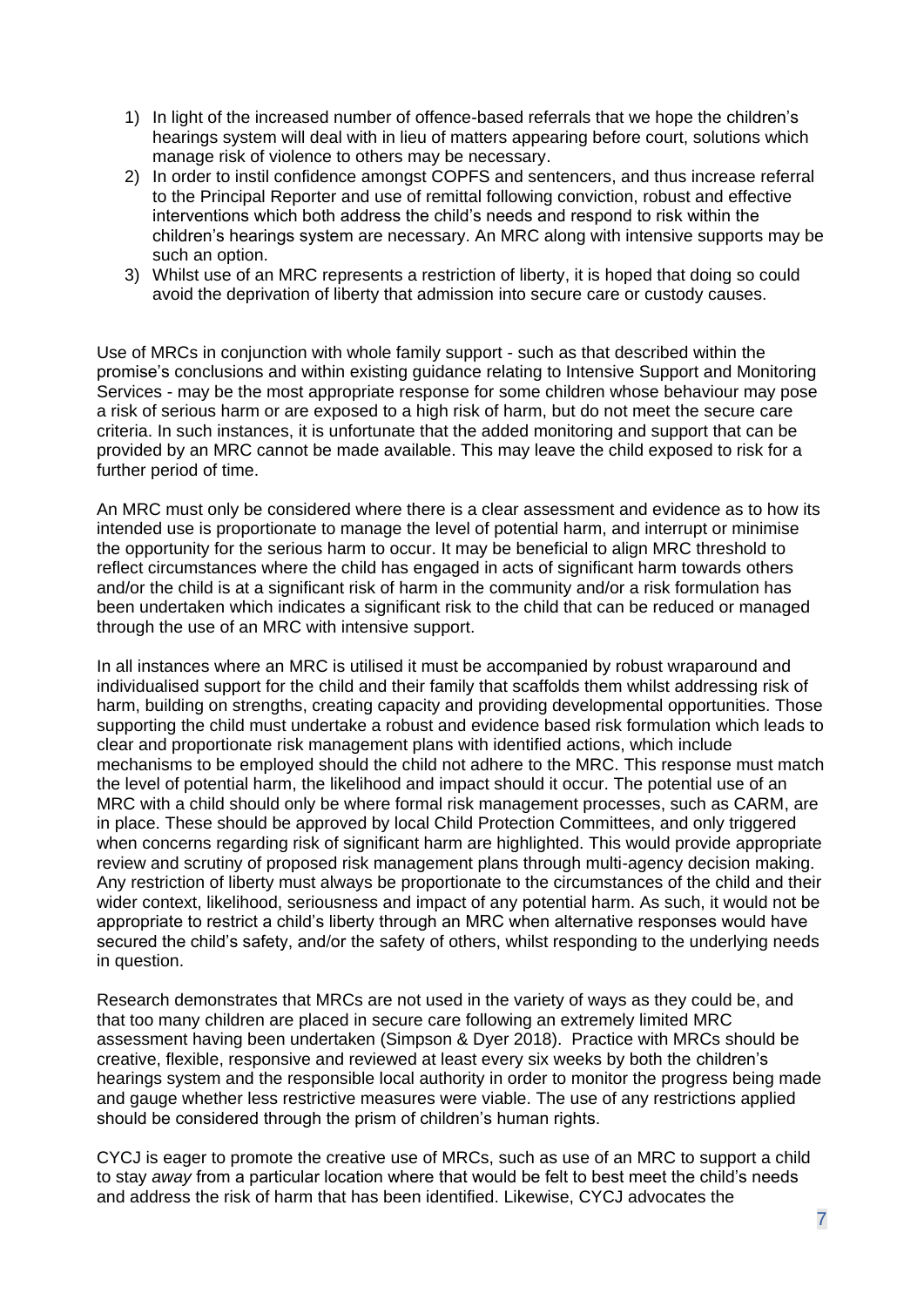consideration of the frequency upon which the restrictions must be imposed, such as only imposing the condition on those days and times at which the relevant risk was felt to be at its highest, rather than for 12 hours each night of the week. This flexibility may aid the child to access sport, recreation, educational and vocational opportunities and thus go some way towards adherence to Articles 3 and 37 of the United Nations Committee on the Rights of the Child.

Extending availability of MRC would require scrutiny and oversight applied appropriately and proportionality. Using this as a tool should be where it would meaningfully meet the needs and manage the risks identified, and always alongside meaningful robust wraparound support. Evidence demonstrates that the support package accompanying an MRC is the driver to addressing the underlying risk factors; merely restricting a child's liberty does not address the underlying drivers of the harmful behaviour over the longer term. Any changes through this Bill must therefore ensure that use of an MRC is always accompanied by a comprehensive assessment and suite of supports which address those reasons which lead aspects of the child's behaviour to pose risk of serious harm to others.

Changes to culture and attitude may be required should this proposal come into force. This may require additional expertise within the social work workforce, where practitioners are often unfamiliar with MRCs, particularly in those areas where dedicated youth justice teams have been dissolved. Similarly, understanding and knowledge amongst panel members may need to be enhanced through provision of training which highlights the risk associated with such a measure, and the benefits of the same.

Whilst CYCJ is in support of expanding the use of MRCs in very specific circumstances, significant caution must be given to any change in this practice and the risk of net-widening must be avoided through the provision of stringent criteria and monitoring that ensures that those children who do not fully cooperate with the expectations of the measure do not experience negative or punitive outcomes. It should not be the case that a child in this position should automatically enter secure care, nor should the continuation of the Compulsory Supervision Order be at risk. MRCs should not be utilised in those cases that do not meet the high threshold suggested above. With decades of research demonstrating the adverse effect that results from disproportionately intense interventions, this would be counterproductive, impinge on children's human rights and would lead to poor outcomes for the child.

Finally, this Bill could also take the opportunity to revise the material design of MRCs in Scotland by considering alternative models of electronic monitoring. Traditional use of a device fitted around a child's ankle can be stigmatising and add to the negative self-image held by the child. Advances in technology could lead to MRC aesthetics which are more in keeping with a child's lifestyle, and alternative designs of 'tag' should be considered.

**Question 7**: Should any of the above options be considered further? **Yes**

CYCJ supports the maximum use of the children's hearings system for all children, including those who have been harmed, or where they have been accused of causing harm. There are a variety of reasons for this answer, many of which are interrelated and complement each another. These can be summarised as follows:

#### *United Nations Committee on the Rights of the Child compliance*

Adoption of this change would reflect Scotland's progress towards a rights-respecting nation, and in particular would honour Article 1 which defines a child as anyone under the age of 18. CYCJ notes reference within the promise to affording everyone under the age of 18 the rights associated with childhood. This change, therefore, is one way that Scotland could strive to meet its commitement to achieving the targets set out within the promise.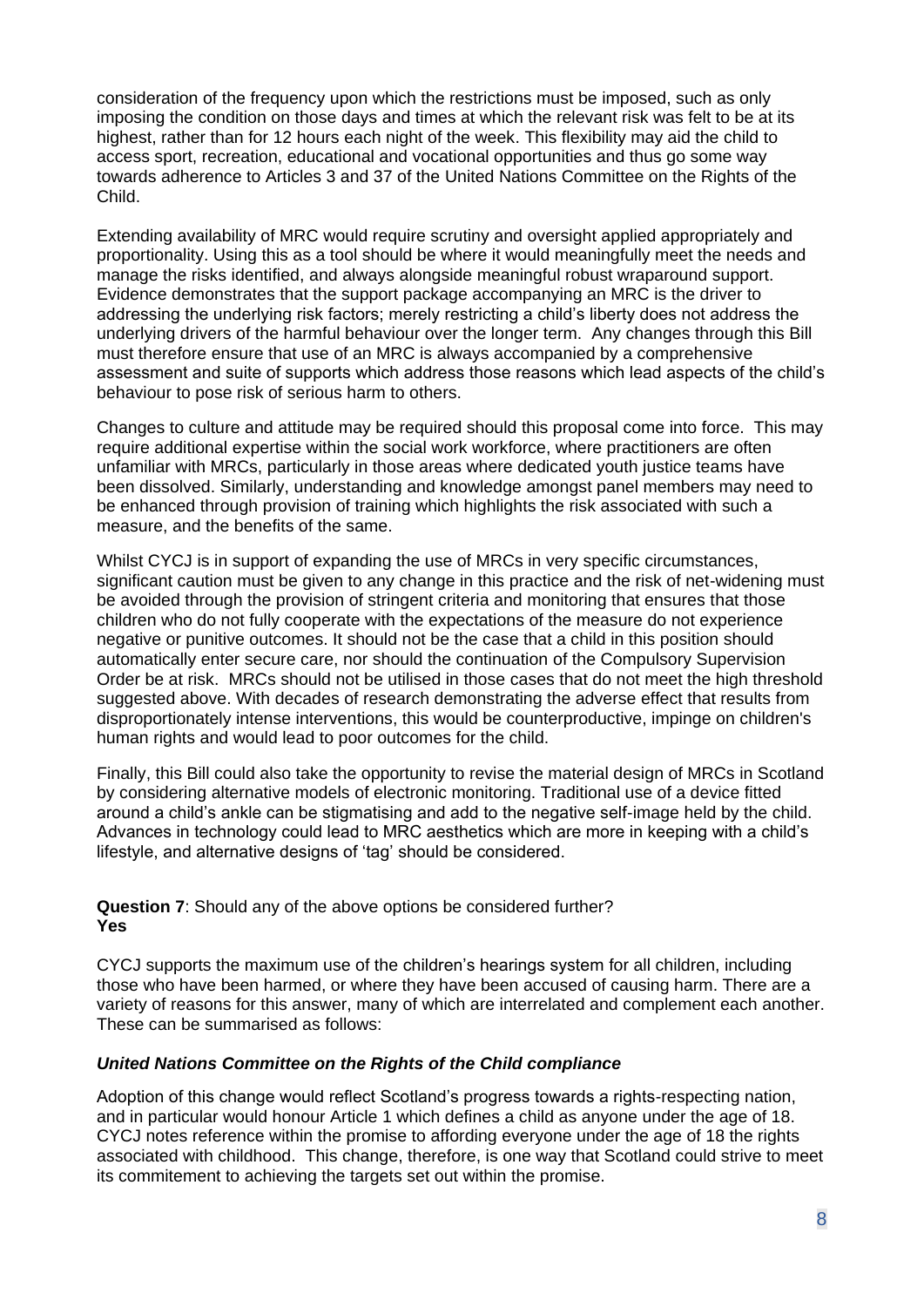## *Justice, fairness and rights*

The role of the children's hearings system for those aged 16 or 17 is well established, and each year large numbers of children have their Compulsory Supervision Order extended beyond their 16<sup>th</sup> birthday. Indeed, Henderson (2017) suggests that this occurs in the majority of cases where children approach their  $16<sup>th</sup>$  birthday. It is therefore unfair that this support mechanism is currently only available to some children, and that their peers who encounter identical situations, scenarios and risks are left in a far more precarious situation which lacks the support that the children's hearings system can offer. Not only is the current scenario inequitable, unjust and unfair, but it fails to honour the rights of the child to be provided with equal treatment to their contemporaries. This divergent system, based purely on the child's date of birth, does not appear to respect the rights of the child.

In 2008, the United Nations Committee on the Rights of the Child underlined the importance of ensuring that all children in conflict with the law are always dealt with within the juvenile justice system and never prosecuted and tried as adults. As well as specific United Nations Committee on the Rights of the Child articles in relation to juvenile justice and children appearing in adult courts (Article 40), Scotland must ensure that we also meet its four 'general principles' of nondiscrimination (Article 2), best interest (Article 3), survival and development (Article 6) and participation (Article 12). The UN Committee reinforced the requirement for all children under the age of 18 to be treated as children in its revised 'General Comment No 24 (2019) on children's rights in the child justice system.' This principle echoes the Council of Europe Guidelines on child friendly justice (2010), which sets out basic rules that Council of Europe members should follow when adapting justice systems to meet the specific needs of children. As well as applying to 16 and 17 year olds, consideration also needs to be given to the small number of children under the age of 16 who continue to be prosecuted in adult court. For example, in 2019-20 there were 18 children under the age of 16 proceeded against in court.

# *Direction of travel*

Maximising access to the children's hearings system would reflect the general direction of travel that Scotland has taken in recent years, including the raising of the age of criminal responsibility and extension of continuing care qualification and aftercare entitlements. As Scotland has recognised the need to both lift children out of the criminal sphere and also to offer support into early adulthood, maximing use of the children's hearings system would appear to be a further step towards creating and providing increased support to children aged 16 or 17 - and beyond who encounter adversity. It further reinforces the view of childhood being more than a distinct period of time that ends upon a certain date, but rather appreciating that childhood is subjective, unique to each individual and is more fluid than has been suggested previously.

#### *Brain development*

CYCJ believes that policy decisions relating to children and young people must bear in mind that brain development continues until the individual reaches their mid-20s (McEwan, 2017). Apportioning full culpability, responsibility and comprehension to someone prior to that would fail to take cognisance of this fact.

Enabling wider access to the children's hearings system would therefore acknowledge that adolescent children are not always fully equipped to make the best decisions, and indeed this may have contributed to the grounds which have brought them to the attention of the Principal Reporter in the first instance. Proposals which address this issue would therefore respond to our growing understanding of the adolescent brain.

# *Premature creation or terminations of Compulsory Supervision Orders*

At present the inability for a child to be referred to the Principal Reporter after their 16<sup>th</sup> birthday could result in the temptation for practitioners and panel members to impose a Compulsory Supervision Order 'just in case' as a means of extending access to the children's hearings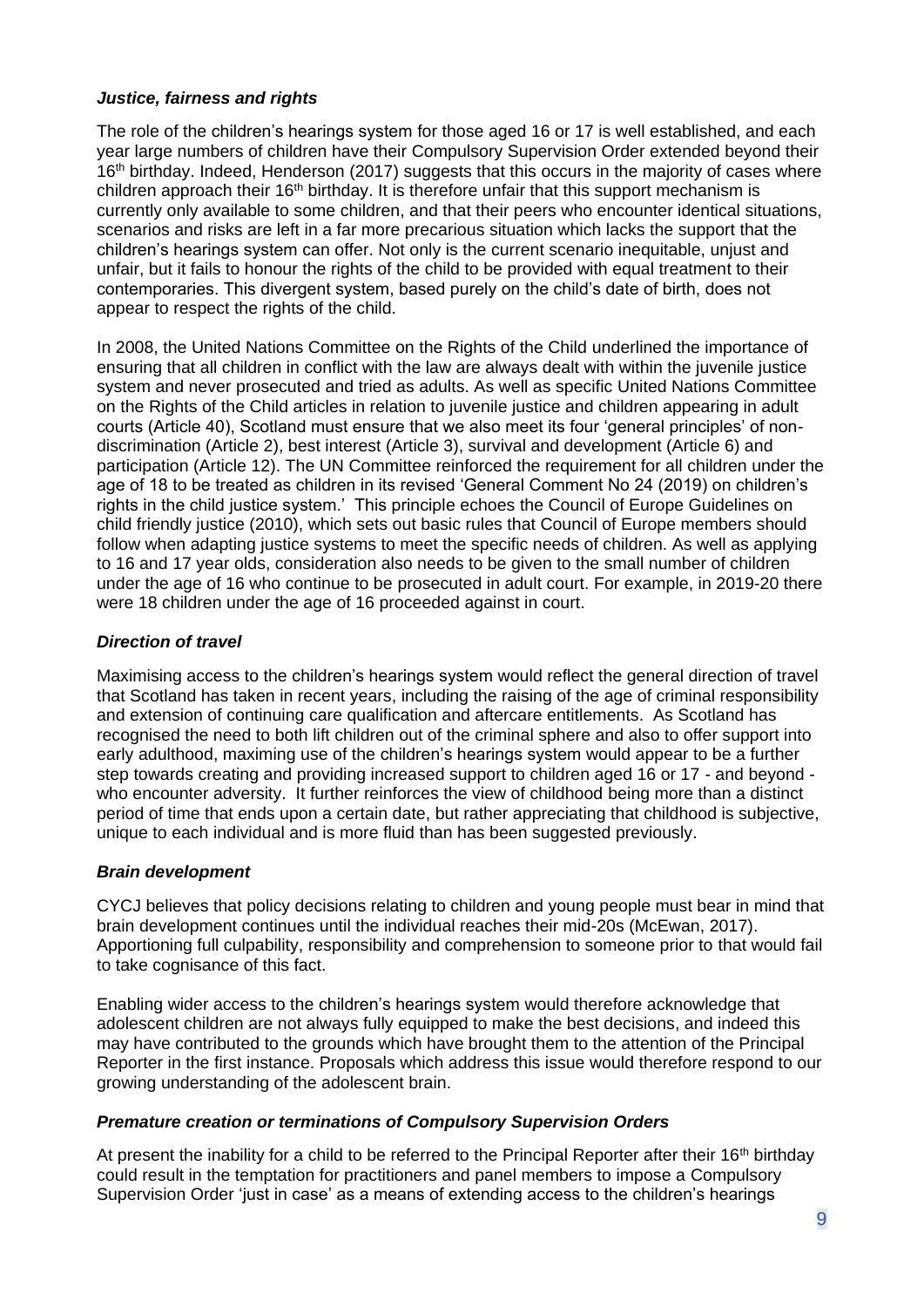system and the supports associated with it. This decision - whilst made under the best of intentions - is not in keeping with the minimum intervention principle and one could argue that it is an infringement upon the child's right to privacy. The current 'cut off' date of a child's  $16<sup>th</sup>$ birthday creates a system that some professionals feel they ought to circumnavigate by adopting a cautious, risk averse approach that leads to children being made subject to a Compulsory Supervision Order in order to ensure protection and support remains available.

For those children who have been supported to address the factors in their lives which influenced the development of harmful behaviours, the termination of a Compulsory Supervision Order may lead to reduced support later if new or renewed concerns arise after they have turned 16. Practitioners, children and families may attempt to avoid this outcome by advocating for the continuation of a Compulsory Supervision Order when the level of risk and need for compulsion had dropped. This would be in contrary to the principle of minimum intervention, and ought to be discouraged by enabling a child to be referred to the Principal Reporter after their 16th birthday.

Likewise, the financial obligations and duties that are placed upon local authorities creates a perverse disincentive to terminate a Compulsory Supervision Order prior to the child's 16<sup>th</sup> birthday or de to outstanding court dates, and can result in the removal of support. Whilst Social Work Scotland have issued clear guidance that this should not take place without clear grounds to do so, and especialy not due to outstanding court apperances, the reality of an era of austerity, placement shortages and rationed provisions must have some bearing on the conscious and subconscious logic applied by practitioners and panel members.

A change in legislation that makes premature terminations unnecessary would therefore serve to address these issues, thus ensuring that a child can access the support and protection available through the Children's Hearings System.

#### *Sixteen and 17 year olds in court*

Whilst mindful that the implications of widening access to the children's hearings system extends well beyond the justice system, such a change could result in significant alterations to the way in which children who are in conflict with the law are responded to, resulting in far fewer children aged 16 or 17 appearing in court.

This would be advantageous for a number of reasons:

Firstly, it would provide a far swifter response to offending behaviour than would be available from court. The length of time between the commission of the offence, appearance at court, a period of bail, trial and then sentencing could stretch well over a year. During that time, the child may miss out on educational opportunities as a consequence of the pending matters and their situation may deteriorate, becoming more concerning. By comparison the delay from commission of the offence and social work becoming involved in the life of the child is far shorter - although not without its own delays - resulting in children and their families receiving support much quicker. This swifter response therefore increases its ultimate efficacy, as well as being more holistic and child-centred due to the nature of the children's hearings system.

This is not to say that all 16 and 17 year olds who come into conflict with the law ought to have their circumstances discussed formally at a children's hearing. Indeed, CYCJ hopes that Early and Effective Intervention (EEI) mechanisms across the country could be enhanced through this Bill, thus ensuring support is available to all children, of all ages regardless of their postcode. Similarly, the severity of the offence may not justify consideration of compulsory measures, so it should not be assumed that each case of a 16 or 17 year old in court would necessarily result in a Hearing being convened.

Secondly, removing the majority of children of this age from the court processes could have benefits for those who have been harmed, with a swifter resolution to matters being reached. Whilst the person who has been harmed may still require to provide evidence in a proof hearing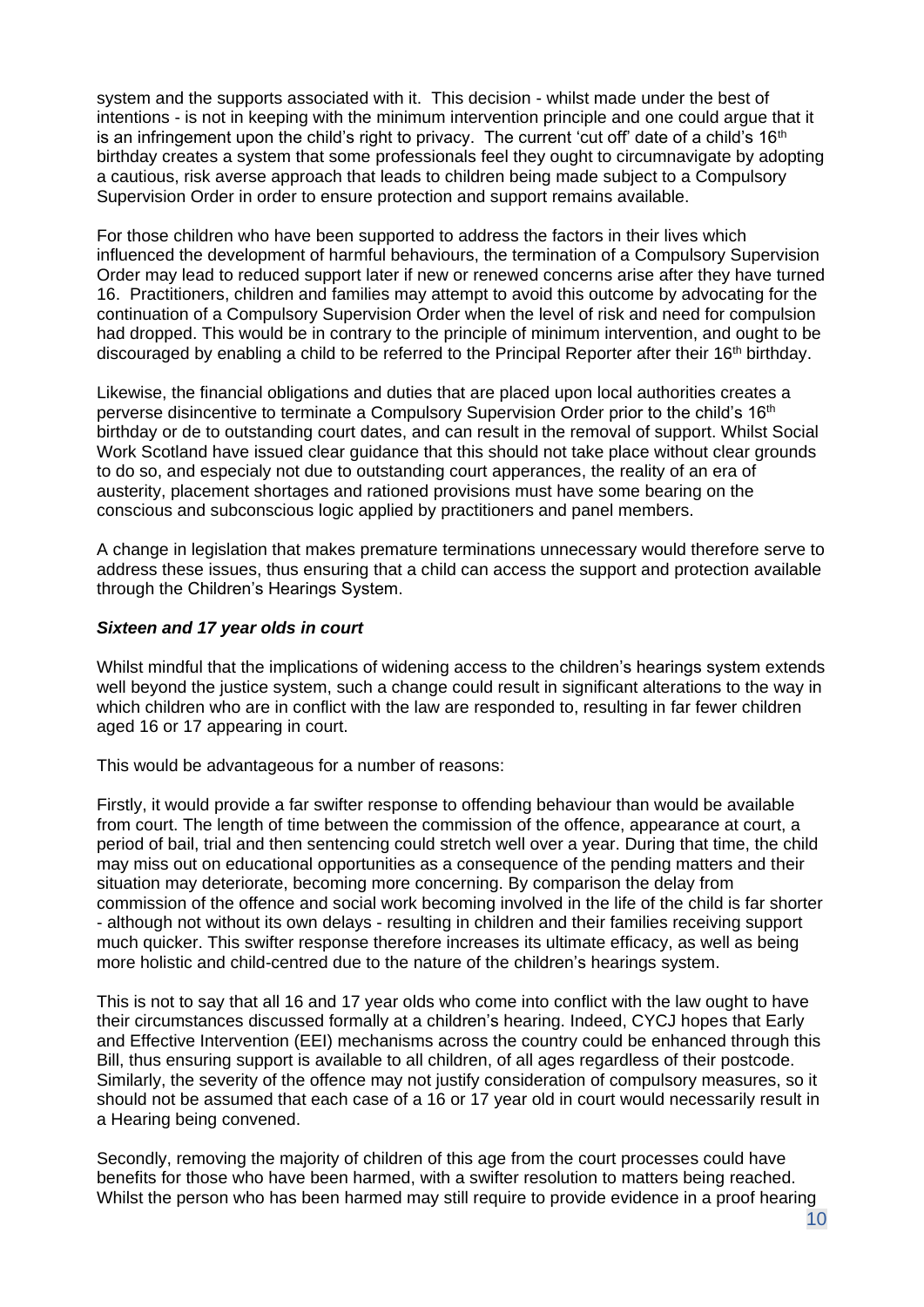should the child deny any grounds that are put to them, this is likely to occur far less often than through court proceedings. Given that a large number of victims of the children in question are themselves children, this could have a beneficial impact on their own wellbeing. Likewise, they themselves could be referred to the Principal Reporter in some instances, thus adding to the support offered by existing victim services. This change could also see an increase in the use of Restorative Justice practices across the country, including for children who themselves have been harmed by a 16 or 17 year old. This would expedite access to a service that is known to provide satisfactory results, and which is in keeping with the Scottish Government's drive towards greater use of this model.

Thirdly, research has found that the outcomes realised for those children who appear in court are not particularly positive. CYCJ is aware that a large proportion of children who come into conflict with the law experience Speech, Language and Communication Needs (SCLN). The adversarial environment of the court system is not conducive to affording the child - particularly one who encounters SLCN - the opportunity to participate in the various processes and therefore fair justice, and thus impinges upon their human rights. The vulnerable nature of this cohort of children, who are often affected by significant adversities including mental ill-health and disrupted childhood, also makes the court process intimidating, daunting and traumatising. Maximising the use of the children's hearings system is therefore a step towards providing a more trauma-responsive approach to episodes of harmful behaviour.

#### *Harmonisation*

The legislative framework that defines childhood is complex and contradictory, and serves as a barrier to those seeking and providing support. Multiple pieces of Scottish legislation refer to childhood in terms of chronological age of either 16 or 18, whilst the Whole System Approach has been extended to the age of 21 in some local authorities (Lightowler & Nolan, 2017). This results in a confusing and contradictory landscape for this cohort of children, riddled with gaps and anomalies. In practice, this means that children can be left without recourse to the support which the children's hearings system may offer (Lightowler, 2020). They are often inappropriately and unnecessarily subjected to prosecution in court - thus running contrary to Kilbrandon's welfare ethos - or fall between (or are squeezed within) a range of other legislation not designed for the purpose of ensuring child welfare. Maximising the use of the children's hearings system would therefore go some way towards harmonising the legislative framework relating to children of this age. It would be in keeping not only with Article 1 on the United Nations Committee on the Rights of the Child, but would reflect the spirit and content of the 2014 Children and Young People (Scotland) Act, whilst providing greater consistency in the way the state responds to those who are in need. In doing so, it would move Scotland towards a position of defining childhood as the period of time until the  $18<sup>th</sup>$  birthday.

#### *Proposed options*

All three proposed options outlined within the consultation have some merit and are worthy of further consideration.

Broadly, CYCJ believes that existing legislation should be amended to allow all children up to age 18 to be made subject to a Compulsory Supervision Order for up to one year. This would allow support to continue beyond their  $18<sup>th</sup>$  birthday. Legislation could dictate that upon grounds being accepted or established, a Children's Hearing has powers to impose a Compulsory Supervision Order lasting for up to one year upon anyone under the age of 18. This would have the effect of providing the support and supervision of the Hearing System for a short period, thus circumventing the possibility of any support being formally concluded after a matters of days or weeks (such as when the individual was close to their 18<sup>th</sup> birthday).

CYCJ believes that children should be kept away from the formal court processes as far as possible. This position is taken in light of both academic research regarding the limited efficacy and indeed criminogenic impact of - formal contact with justice systems, children's inability to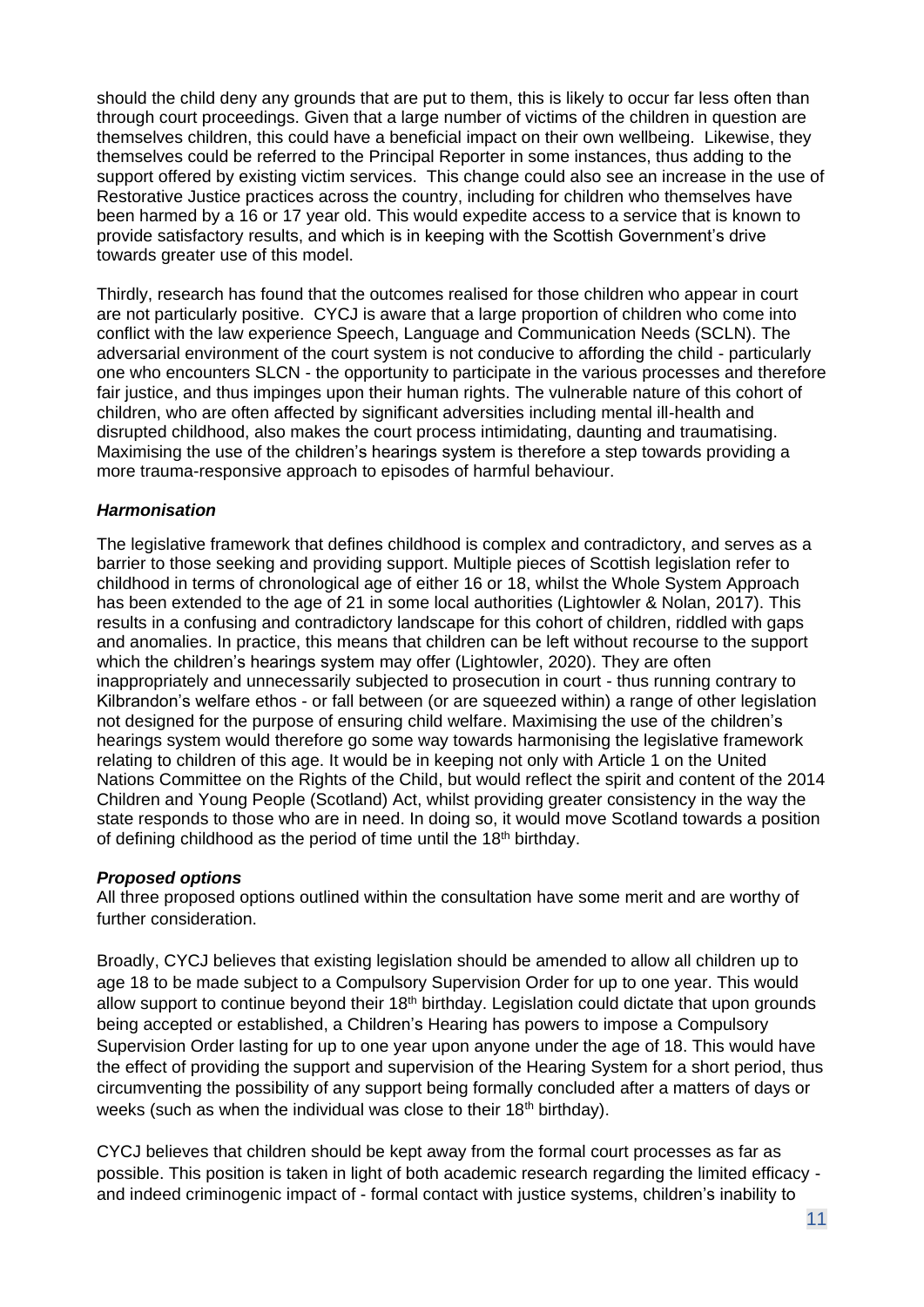meaningfully participate as highlighted by *the promise* and the rights-respecting procedural justice ethos which CYCJ seeks to promote within the justice arena.

**Option 1** is attractive in that it seeks to increase the use of remittal from court in those instances when a child has come into conflict with the law, including where that child is not subject to a CSO which tend to sit at around 2% of all cases (Henderson, 2017b). This could address the unnecessary use of Community Payback Orders or custody and poorer outcomes for these children as highlighted above in the section on 16 and 17 year olds. Providing legislative guidance which leads to those children aged 16 and 17 who were not already subject to a CSO being referred to the Principal Reporter could lift a considerable number of children out of the court system, providing them with the support and assistance available from the Children's Hearings System.

Lightowler (2020) highlights data from 2017/18, where 384 16 year olds and 1,381 17 year olds appeared in court. The nature of the offences in some cases were such that court may have been deemed the most viable option, however the vast majority of these matters were for offence types routinely dealt with by the Children's Hearings System, and indeed Lightowler queries whether the balance of cases being dealt with by COPFS rather than SCRA is in keeping with a rights-respecting agenda.

To achieve this, promotion of such a development amongst members of the judiciary is necessary, with their role in adjudicating such matters being fundamental to the success or failure of such a measure. Similarly, attempts to enhance awareness amongst social workers and legal agents are required given that they may otherwise be unfamiliar with this disposal. Fundamentally, however, the more preferable position would be the migration of all children out of the court process in this first instance.

The spirit of *option 2* is laudable and could lead to increased support to those children and young people who are not protected by a CSO. It is not clear how this would be delivered or enforced, and CYCJ fears that like other throughcare and continuing care policies, it could be implemented inconsistently across the country. It may therefore prove beneficial to strengthen the existing requirements outlined within leaving care and throughcare provision, with greater attention paid to the delivery of these policies by corporate parents. It may also prove worthwhile in offering specific and clear guidance as to the qualification for both 'Looked After' status and access to 'Leaving Care' support for those children who are accommodated within secure care, as these are often interpreted in many different ways across the 32 local authorities.

CYCJ supports *option 3* which would serve to provide a further period of support and supervision beyond the child's 18<sup>th</sup> birthday. This would reflect the fluid nature of childhood and adolescence, with the arbitrary age of 18 not necessarily imbibing each child with the full agency, maturity and responsibility that they will require through the fullness of time. It also takes cognisance of literature regarding brain development which has been highlighted previously in this response. Furthermore, it recognises that children who have encountered many years of adversity will often require support and assistance for a longer period of time, and thus extending a CSO up to a young person's  $19<sup>th</sup>$  birthday will, occasionally, be the most suitable course of action. As McAra and McVie (2022) note, support should be provided at the time it is needed, not in a time limited manner. This provision would also prove useful in supporting children who have been sentenced to a period of detention, affording them opportunity to remain within the secure estate beyond their 18<sup>th</sup> birthday before transitioning to HMP&YOI Polmont or a community setting.

**Question 8**: Please give details of any other ways in which the use of the children's hearings system could be maximised, including how the interface between the children's hearings system and court could change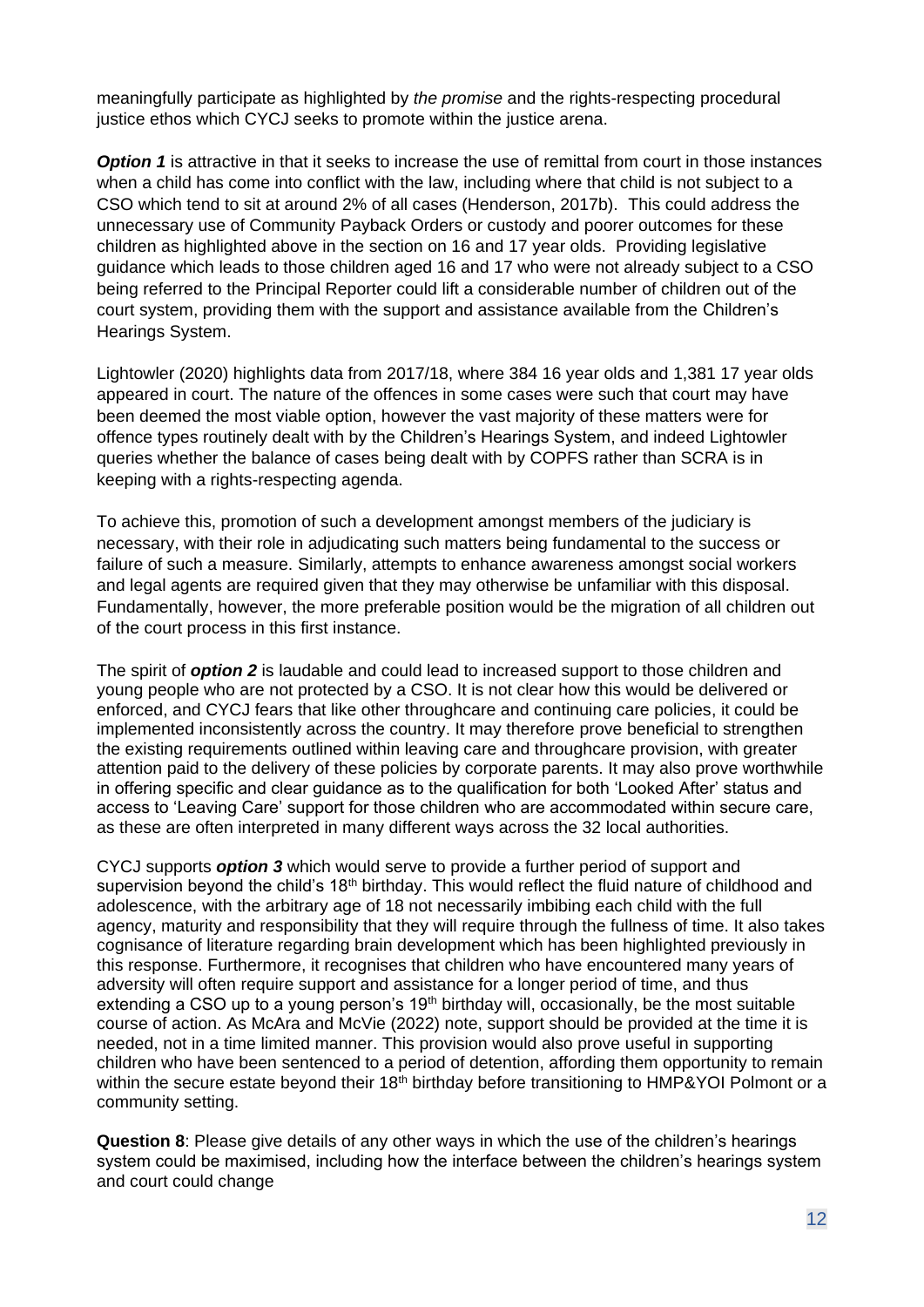The current review of the children's hearings system being undertaken by the Children's Hearing Working Group, under the oversight of the promise*,* is expected to bring forth recommendations at the end of this year which are likely to frame the wider landscape touched on by this question.

Our existing justice systems fail to uphold or reflect the principles of the United Nations Committee on the Rights of the Child, Council of Europe Child Friendly Justice, General Comments CRC No. 24 and GIRFEC. The United Nations General Comment No 24, states that "every person under the age of 18 years at the time of the alleged commission of an offence has the right to be treated in accordance with the rules of juvenile justice, in a specific and specialized system, different from the criminal one applicable to adults" (2019, paragraph 37). A significant body of research, from a Scottish and international context, consistently demonstrates that in order for children and young adults to meaningfully participate, navigate and understand the justice system, a different approach is needed to that adopted for adults. With this in mind, we make the following comments which we believe ought to be borne in mind when considering how best to develop the interface between the children's hearings system and court.

- Creating a child friendly justice system in Scotland which enjoys public and judicial confidence, responds to the most harmful behaviours of a child in a developmentally and trauma-informed manner and which upholds children's human must be a priority. This is not an easy task and will require all professionals involved to undertake special and specific training as outlined in Child Friendly Justice.
- Consideration should be given to reserving the court arena for only the most serious or solemn cases, and the provision of supports that walk alongside every child and young adult from the point of initial contact with the justice system, rather than following conviction. Exlcuding the majority of summary matters ought to be a straightforward tasks; there is no reason why the majority of these could not be addressed through the children's hearings system.
- Ensuring that all under 18s are legally defined as a child in Scotland would also ensure all children have the same protections. Updating the Lord Advocate's Guidelines to reflect the context of charges where only those cases likely to be prosecuted under solemn matters are jointly reported would also reduce the impact on children of going through the court system. This could be achieved by making it the rebuttable presumption that all allegations of crime are responded to within the children's hearings system/by the Principal Reporter and that COPFS must justify any move of jurisdiction into the court arena.
- Enabling the children's hearings system to respond to matters which are likely to be prosecuted under summary procedures does not preclude an option of deprivation or restriction of liberty where serious harm has occurred. It may be more in alignment with existing legislation and direction of travel in the justice system given the presumption against short-term sentences of less than 12 months (the maximum available under summary matters) as secure care authorisation is subject to shorter timeframes for scrutiny and review.
- In addition, the children's hearings system has access to other measures which could be utilised rather than secure as discussed in this consultation. Of importance is that there should be no difference between the interventions implemented to respond to harmful behaviour whether through the children's hearings system or court, it should always be determined by the needs and cicrumstances of the child, and the systems and scaffolding required to build ability and capacity whilst managing and reducing risk of harm.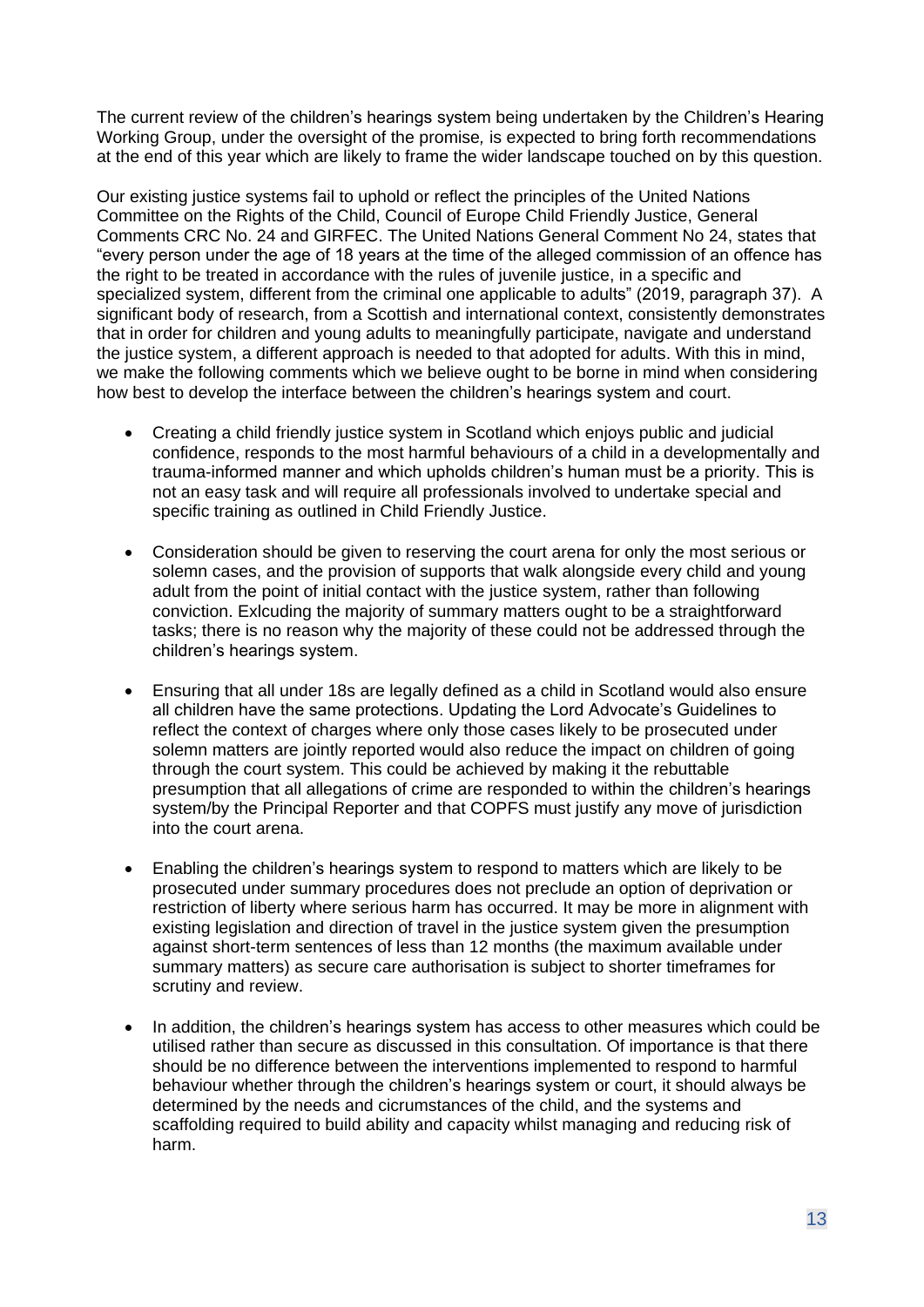- A further barrier to removing children from the court system has included the manner in which road traffic offences are dealt with, with only court being able to impose driving bans. Often the age of the children involved mean that they would be unable to drive for some years in any case, and the sanctions imposed within the court setting may well fail to address the underlying factors which caused the offence in question. In these situations, this could be addressed through legislative amendments which permit the children's hearings system to address such matters. Should a driving ban be necessary due to the older age of the child, legislation could introduce a process through which this is imposed without the need for a child to enter the court arena.
- Further, that when a child has been convicted in court then an Advice Hearing should take place to ensure that action plans are appropriate developmentally and systemically for the child. These should reflect trauma-informed practice as well as being rights upholding and GIRFEC reflecting.

#### *Changes to the Children's Hearings System*

Whilst the hearing system presently responds to allegations and incidents of serious harm, the proposed changes will likely lead to an increased volume of offence based referrals for older children which may include more acts of serious harm being responded to. Amongst the 373 incidences of a child aged 16 or 17 being referred to the Principal Reporter on offence based grounds in 2020-21, several episodes relate to acts of violence and sexual harm. Thus, it is critical the workforce are competent and confident in their understanding of the needs of this group, of what developmentally informed interventions that reflect and encourage their increasing agency and self-efficacy look like, in accordance with the United Nations Committee on the Rights of the Child, within a risk management context. This may require additional support and training for panel members, social workers, education and wider partner agencies and corporate parents in line with all of our responsibilities to deliver GIRFEC.

Enabling a Compulsory Supervision Order to be imposed when a child is nearing their 18<sup>th</sup> birthday will provide appropriate and proportionate supports which may include risk management measures beyond the current date their 18th birthday provides and avoid the linear cut-off. This also provides for the scaffolding of support to be responsive as the child transitions into young adulthood to both the child's needs and wider risk management concerns, neither of which magically cease at the age of 18 years. This may require shifts in funding and resources - along with the above mentioned training - to ensure services fully meet the needs of these young adults.

The nature and definition of compulsion should be considered within this Bill. The current nature of a Compulsory Supervision Order principally relates to requirements placed on the child and the duties placed on the implementation authority to give effect to and supervise this. This may be too narrow an approach to meet the needs of all children referred to the children's hearings system in future. This Bill could seek to remedy this by re-examining the focus, breadth and parameters of a Compulsory Supervision Order. For example, the ability to place more explicit duties on public authorities to support or make provision for a child; an ability to place duties on other people to protect or cease contact or influence with a child. Implementation of this change should recognise the greater agency that older children enjoy, and as such the nature of compulsion may look different amongst those children who would otherwise have been dealt with by court. The need for support and supervision may well take greater prominence in the thinking of the Principal Reporter and other relevant actors.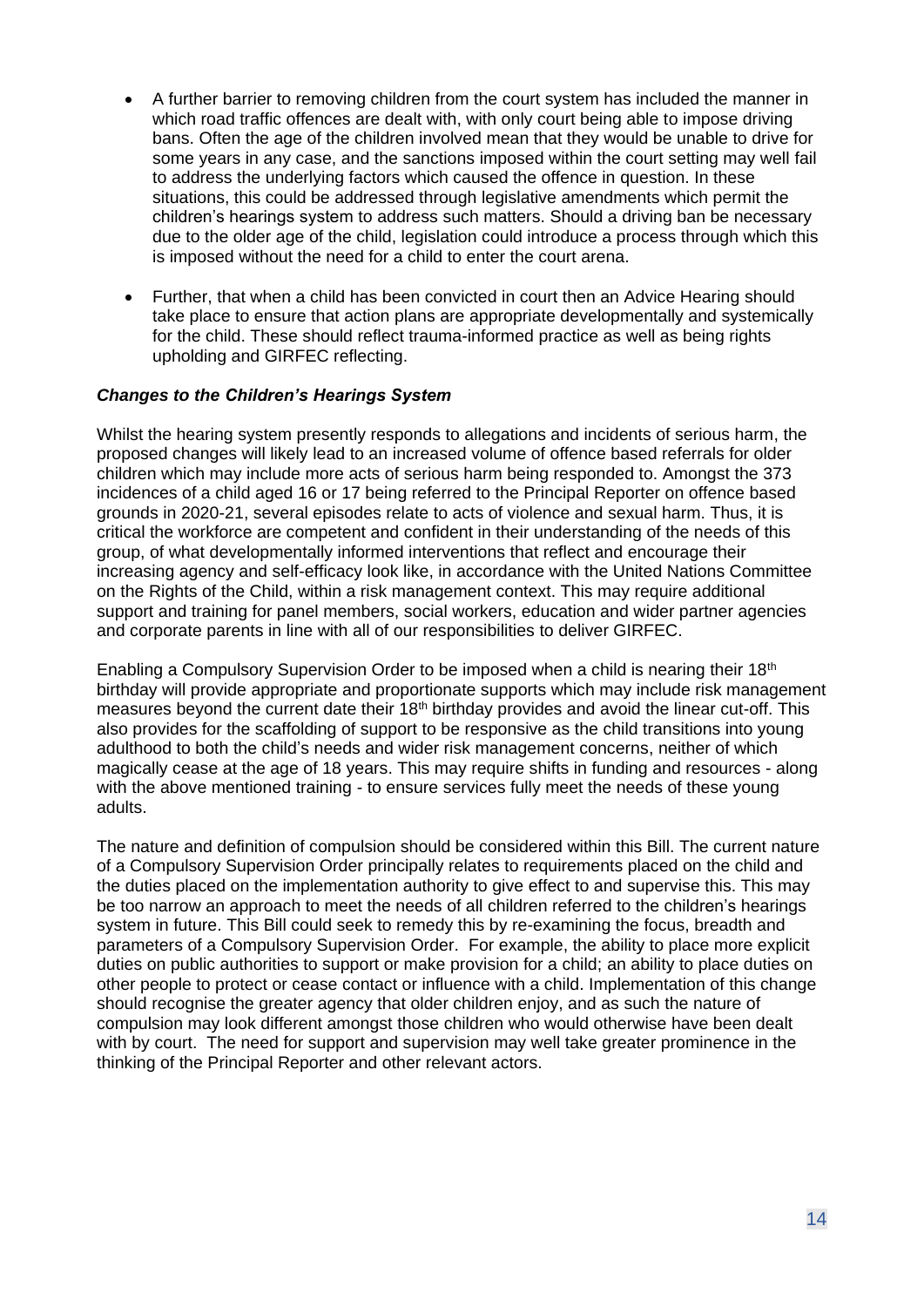**Question 9**: Should any of the above options be considered further? **Yes**

CYCJ is fully supportive of option 4 and agree with the conclusion of the promise with regards to the need to create an environment which respects the rights of children in conflict with the law. As we have stated in the response to Question 8, the current set-up of the court system for children and young adults is not meaningful, effective, fair or rights-respecting in the spirit or ethos of the United Nations Committee on the Rights of the Child.

Scotland has the chance to develop a truly child friendly, evidence-based and rights-respecting justice system through this Bill. The current models of problem-solving courts and structured deferred sentencing courts do not create a child friendly justice system and such cases most likely to be dealt within these courts, under our proposals, would be dealt with through the children's hearings system.

In the previous answer, we have proposed that only those matters which would constitute solemn proceedings should be jointly reported and considered for prosecution. With this premise, there would be the presumption of all summary cases would go to the Principal Reporter, unless they assessed that the children's hearings system was not an option. The child's case could then be discussed with COPFS and a decision made.

With regard to our proposal of only solemn cases being considered for prosecution in court then most of the proposed changes should be incorporated, many of which have been repeatedly recommended within CYCJ's various reports on the matter. In order to create a truly rightsrespecting, fair and internationally leading child justice system this would require significant exploration as to the structure, given that these would be sheriff or judge and jury cases. This would require significant collaboration across all stakeholders to develop potential models that meet the needs of all involved. Much learning can be taken from the problem solving and structured deferred sentencing courts however, and it is vital to understand what has been effective and meaningful in the delivery of 'fair' justice. Elements of human interaction, inclusion, connection, and support that walks alongside the child and young adult would appear to have contributed to the significant percentage of the children and young adults (some 84%) successfully completing their order.

CYCJ believes that the proposed adaptations to judicial proceedings and customs as outlined within *option 3* would serve as a minimum to improve the experience of children and young people who are prosecuted in court. These changes should include: court attire; the language used; adoption of sentencing guidelines; support to understand processes; physical layout of the court; separate and distinct buildings; shorter sessions; timely appearances; and adherence to Council of Europe and the United Nations Committee on the Rights of the Child guidelines.

#### *Changes to wider policy*

Presently the range of offences 16 and 17 year olds that can be referred to EEI is limited. They are equitable to those for which an adult can receive a recordable police warning. By increasing the age of referral to the children's hearings system and potential reconsideration of Lord Advocates Guidelines that only solemn cases are jointly reportable this should, by default, potentially mean all non-reportable offences must be eligible for EEI for all children, including 16/17years. EEI should be a needs led, rights upholding response to alleged offending behaviour implemented through a GIRFEC lens. This should be a matter of priority ensuring as many children as possible are diverted from entering any formal system either the children's hearings system or justice. In addition, there must be consideration of increasing the range of offences which could be referred to EEI for young adults and consideration of what this would look like and how this could be achieved consistently across the country.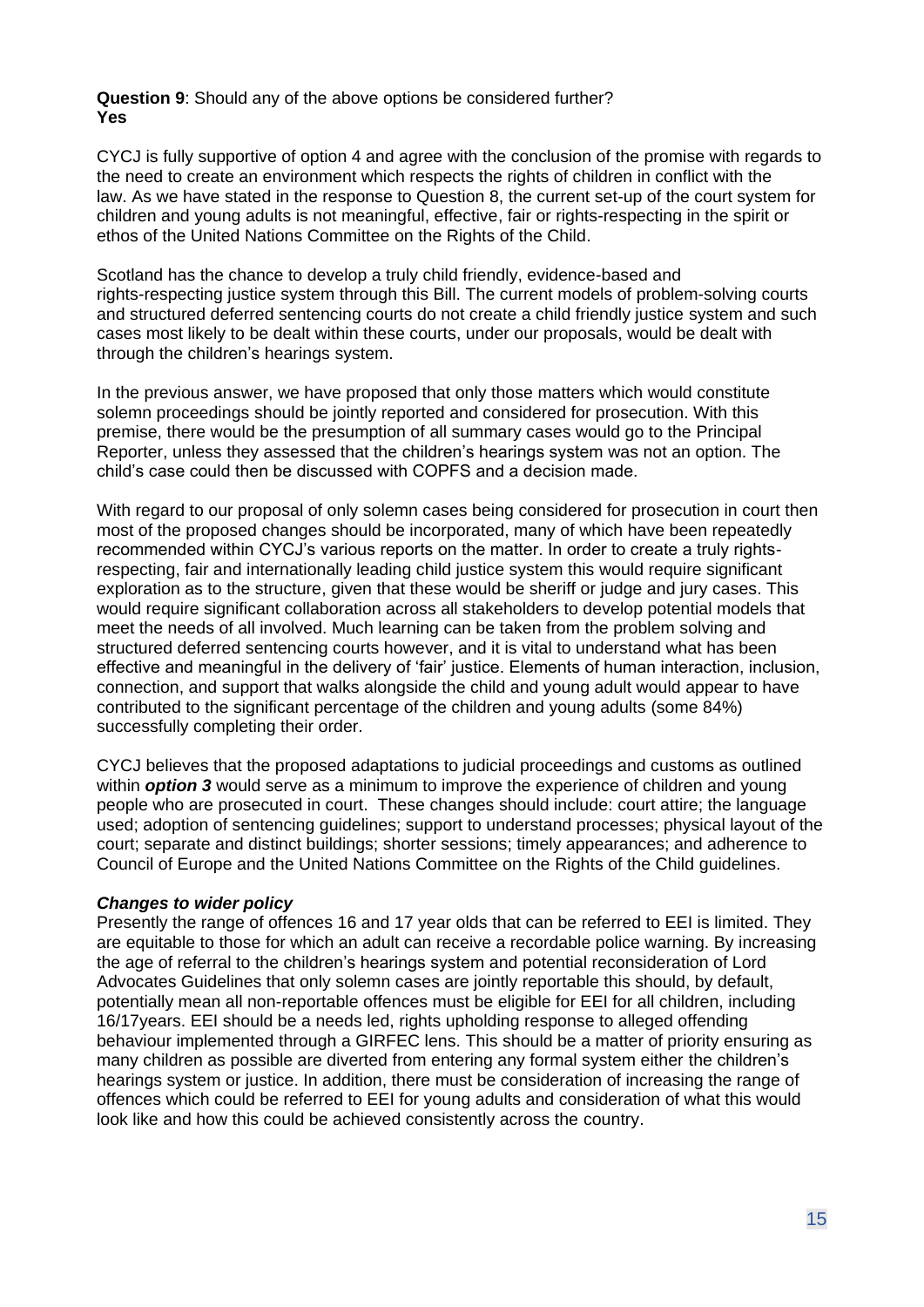**Question 10**: Where a child requires to be deprived of their liberty, should this be secure care rather than a YOI in all cases? **Yes**

Our overriding belief is that use of settings which deprive children of their liberty should be minimised, with alternative responses utilised in their place. This could include the expanded use of MRCs in certain situations, along with greater provision of community-based resources including intensive supports, adequately funded forensic mental health services and access to universal services including recreational activities and youth work services. To support children to remain within the community when they have caused the most significant levels of harm, Scotland must develop a sector within which risk is fully embraced, understood and addressed, as the promise has concluded. Enhancing practitioners' familiarity with procedures such as CARM and FRAME would contribute to this endeavour, whilst more widespread use of START-AV (as a means of creating a risk formulation concomitant with the needs of the child) would similarly enable practitioners to devise the best possible Child's Plan.

However, where it has been deemed necessary to deprive a child of their liberty - and where no alternative measure is likely to be successful in addressing the risk identified - CYCJ unequivocally believes that this must take place within the secure arena. We agree with the promise who concluded that "being placed in prison like settings is deeply inappropriate for children" (Independent Care Review, 2020: 82), and who called for all children to be removed from Young Offenders Institutions (YOIs) by 2024.

The reasons for this are many and varied.

Children who are deprived of their liberty within secure care have access to a range of supports within that setting which are not as freely available within the custodial estate. Education, for example, can be provided in smaller classes including 1:1 support. Whilst there may be grounds for secure care providers to consider the availability of additional, vocational qualifications alongside the curriculum for excellence, secure care does appear to be the most likely venue for children to achieve their academic potential. Provision of mental health support is similarly greater than in custodial settings, with the ability of community based mental health services to supplement and support the in-house provision that exists. Access to other community health services such as dentist, GP, hospital appointments and other similar services is also more reliable and available than when held in custody. Providing integrated residential care, secure care benefits from being able to synthesise any formulation undertaken by psychological services into the day to day routine of care. Owing to the larger population within custodial settings, and the lower level of interaction between prison officer and child, this is perhaps not as easily achieved there.

A further reason why secure should be used related to the scope for regular and meaningful visits from family members. These can take place within secure care on a more informal and private basis (upon the satisfaction of the staff responsible for providing care) and thus afforded the child and their family the opportunity to address any underlying relationship problems that they have experienced. Indeed, this may also be facilitated or supervised by a member of staff where necessary, including during transition and reintegration processes. Such opportunities to repair fractured family dynamics are essential to smooth the eventual transition of the child from the locked setting to the community. Given that the child will almost certainly return to the family home upon the end of the period of detention it is both pragmatic and morally right that both parties are afforded the greatest opportunity possible to amend any intra-familial conflict. Research indicates the benefits of ongoing family relationships and shows that transitions and reintegration can be more successful when children have meaningful contact with their family (Bullock, Litte and Millham, 1993; Carlson et al, 2019; Neil et al, 2020). Similarly, the increased involvement of family members permits greater scope for support and assistance to be offered to them; secure care staff can maintain regular contact with family members and thus assist the transition process. The Scottish Prison Survey demonstrates that significant levels of poverty and deprivation are found amongst the families of those in secure care, in addition to parental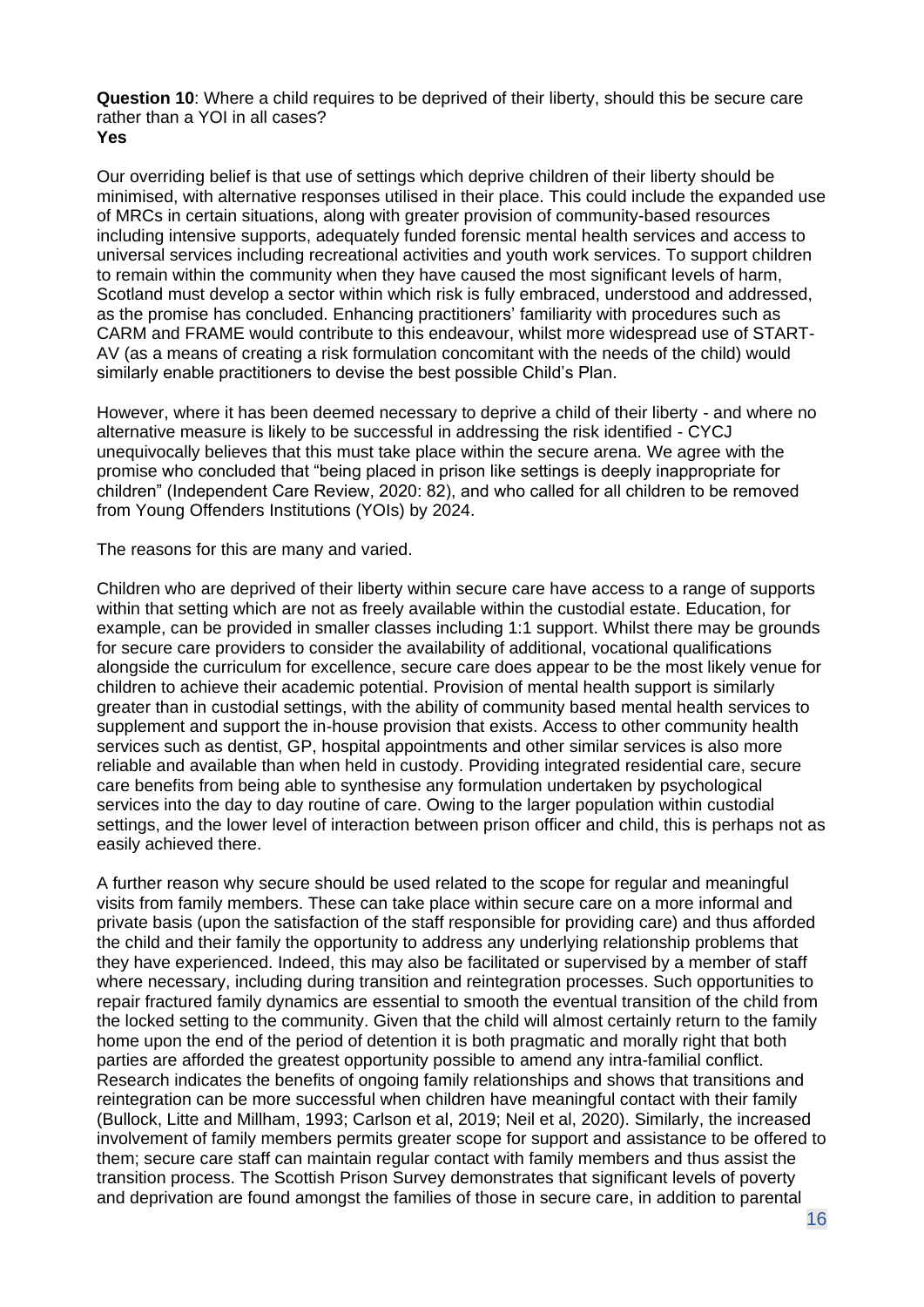adversities including mental ill-health, addiction and domestic violence. Secure care is better placed to provide assistance in this regard than a YOI.

It is evident from the work of Vaswani (2018, 2019) and the annual Scottish Prison Service survey that those placed within custodial settings have experienced myriad adversities and exposure to various traumatic episodes. Despite attempts by colleagues working within custodial settings to develop a trauma-informed environment, it remains the fact that secure care centres are far better equipped to respond to the needs of children in a trauma informed way. With greater staffing levels, specialist training on childhood development, a smaller cohort of children to care for, and a more naturalistic living environment, the secure care arena has the greatest range of tools at their disposal to support children who have experienced such challenges. It could be argued however, that the size of secure care houses also needs to be reduced if they are to meet the needs of the children that they care for (Whitelaw, 2022).

Provision of targeted interventions which seek to address criminogenic factors and other needs is often delayed within the custodial setting due to the practice of not delivering such supports during periods of remand, and due to the lengthy waiting lists for certain programmes. At times, this can lead to the child not receiving any intervention before their period of detention comes to an end. Such challenges are far less common within the secure care provision, where a range of assessments and interventions can be made available soon after the child's admission. This can lead to support being provided around needs including neurodiversity, trauma, learning disabilities or learning difficulties. Interventions can also address issues such as addiction, pro-criminal attitudes and other risk factors which precipitate episodes of criminal behaviour. Furthermore, a range of support can be provided which addresses wider welfare issues. Secure care therefore provides the best opportunity to affect change in areas of a child's life which may lead them to come into conflict with the law.

Adherence to children's rights is another factor that should be considered when legislating over the use of secure care. YOIs continue to use pain based restraint techniques, although are in the process of reviewing the suite of techniques and interventions that they utilise. Such measures are not employed within secure care, and as such the use of secure care rather than a YOI can help to protect children from episodes of harm.

The relatively small number of children currently held within HMP&YOI Polmont attests to the limited impact that migrating children over into the secure care sector would have on capacity there. Whilst numbers fluctuate, CYCJ is aware that the entire population of under 18s detained within Polmont has ranged between ten to 15 over recent months, with around 90% of these children held on remand at any one time. As Gibson (2020, 2021) shows, around one-third of children accommodated within secure care are placed by a local authority outwith Scotland, which has recently been as high as 50%. Should this Bill make provision to reduce the use of cross-border placements, then the additional capacity within secure care could be used in lieu of YOIs. Children's presence within a YOI is, of course, often due to the child not being subject to a Compulsory Supervision Order at that time and is yet a further reason to expand the window within which children can be referred to the Principal Reporter.

CYCJ is clear that secure care centres have the capacity to support all under 18s who have been detained due to conviction or remand. Indeed, they already accommodate many children who have been placed there for those very reasons, including those who have caused the most serious levels of harm and are convicted of the most serious of offences. The proportion of secure care residents who are 16 or 17 years old has gradually increased over the past decade, reflecting not only the impact of the Whole System Approach but the expertise within secure care of delivering care to this cohort of children (Gibson, 2021). Affording all children to access this resource when their liberty has been removed is therefore a sensible decision that will best address the causes of the harm caused, and more closely align Scotland to its commitment to the promise*,* the United Nations Committee on the Rights of the Child and other international treaties. Work is required in order to secure adequate capacity; on June 22, 2022 there were seven available beds within the four independent secure centres. Continued use of Scottish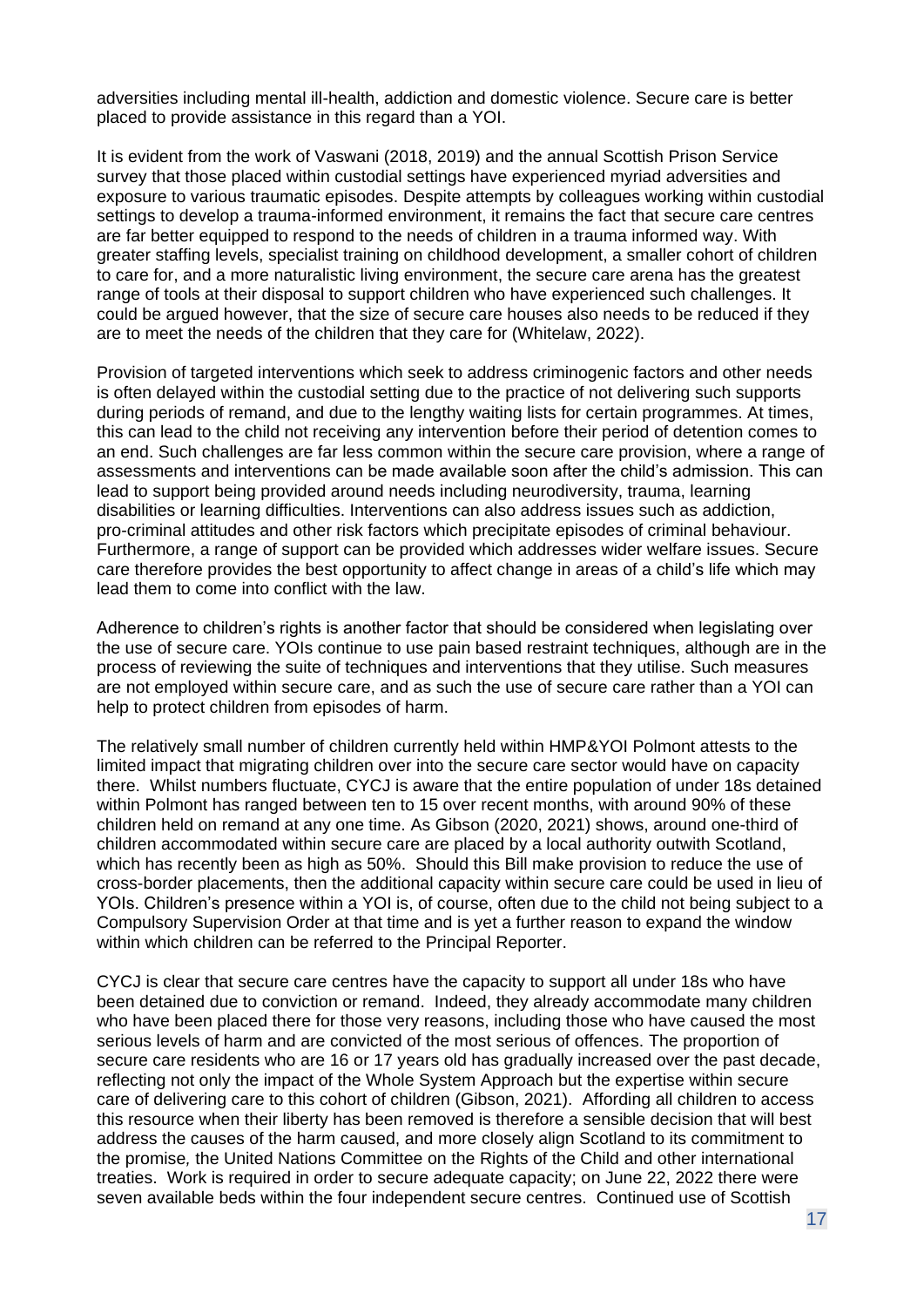secure provisions by English and Welsh local authorities plays a role in this, as highlighted elsewhere in this response.

**Question 11**: Should there be an explicit statutory prohibition on placing any child in a YOI, even in the gravest cases where a child faces a significant post-18 custodial sentence and/or where parts of a child's behaviour pose the greatest risk of serious harm? **Yes**

It is important to note that YOIs are not merely used to remand or detain children who have engaged in the most harmful of behaviours, but may also relate to less harmful incidents. Children who have caused the most serious degrees of harm, and who face significant periods of detention remain, first and foremost, children and must receive the same level and nature of care as their contemporaries based on their own individual needs. This is also true of those children who have caused less serious degrees of harm who are often placed within custody despite posing a low risk of harm to others. Their deeds ought not to exclude them from the children's hearings system, nor the resources that are available to others. Such a position would not only be contradictory to the Kilbrandon principles but would be in breach of Scotland's international obligations.

Failing to include statutory prohibition of the placement of children within custodial settings speaks to the reactionary, punitive streak within societal attitudes towards children and to those who come into conflict with the law. As we have seen in other aspects of society, legislative provision is necessary in order to affect attitudinal change. Perhaps more importantly, it is necessary in this case in order to address the anomaly of children being detained in prison settings, devoid of many of the opportunities and supports that are available to their peers within the secure estate or within the community.

At present, children who are subjected to a period of detention following conviction and who are subject to a Compulsory Supervision Order could spend the first portion of their custodial sentence within secure care. This affords them the opportunity to access the support and interventions previously alluded to within this response, and which seem best placed to affect change upon the factors which precipitated the act which led to them being deprived of their liberty. Around the time of their 18<sup>th</sup> birthday and following dialogue with Scottish Ministers and the Scottish Prison Service, the child thereafter moves into the sentenced hall of HMP&YOI Polmont where the remainder of their sentence is served, or until they move on to the adult prison estate. CYCJ sees no reason why such practice ought not be extended to all children deprived of their liberty, including in instances where the child has caused significant harm. It would be unjust and inequitable to maintain any system which continues to differentiate between children on the basis of their conduct. All children must be treated as children, replete with a child orientated place of detention.

The nature of the offences which have resulted in a child subject to a Compulsory Supervision Order being detained include the gravest of matters and in recent years have included murder, rape and other acts of violence. The secure estate is familiar with such issues and is well placed to deliver a response to acts of significant harm. Indeed, the lives of those children who have caused significant degrees of harm often feature multiple adversities, victimisation and abuse. In light of their evident need themselves, CYCJ is of the view that should a child be deprived of their liberty, then the secure estate is best placed to promote long term desistance and supporting their eventual transition into the community.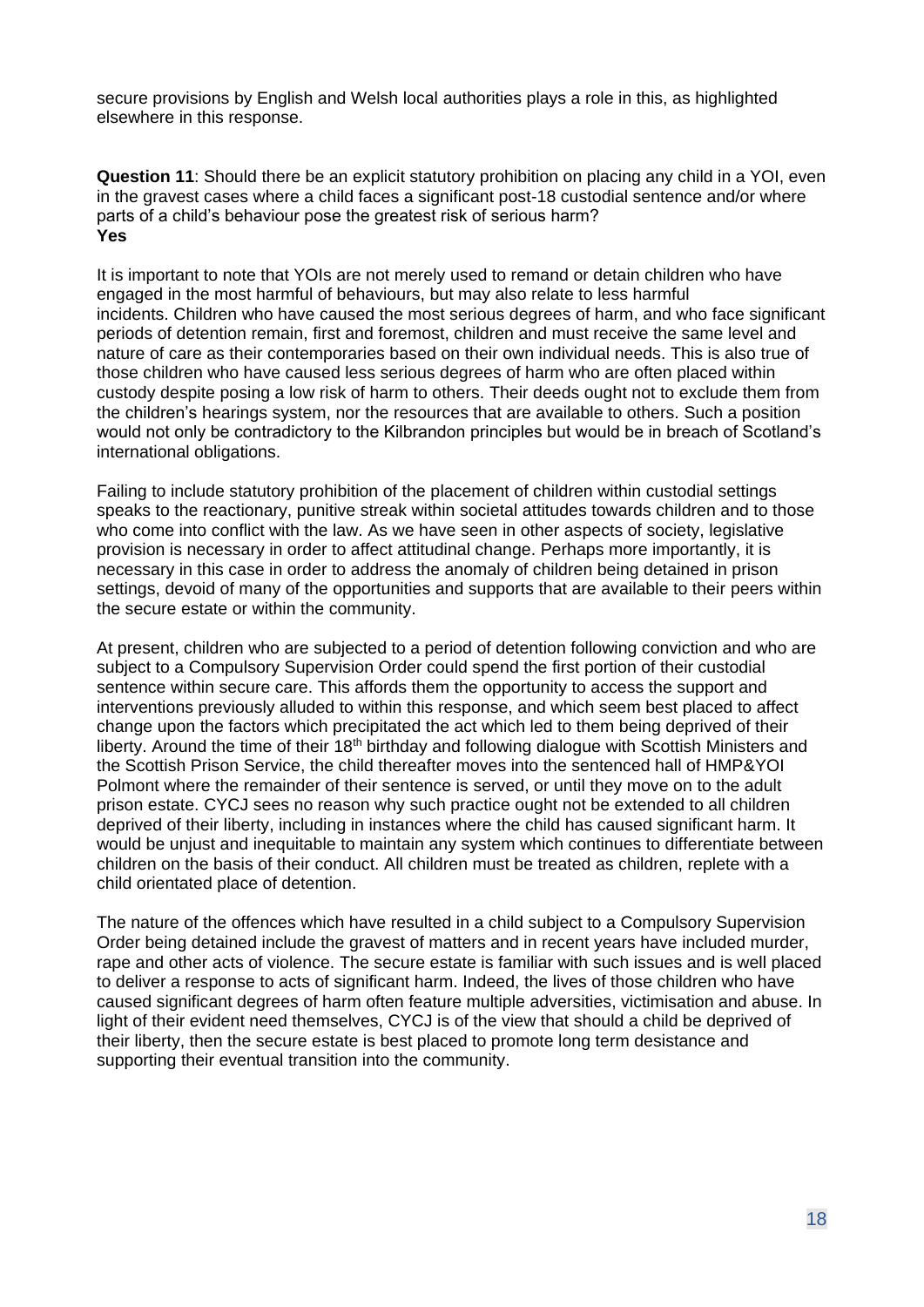**Question 12**: Should existing duties on local authorities to assess and support children and care leavers who are remanded or sentenced be strengthened? **Yes**

Existing practice includes inconsistencies in the support available for children and young people leaving a secure or custody upon their return to the community. Whilst some are provided with looked after child status or eligibility for continuing care, thus affording them access to certain resources, this situation is not replicated universally, resulting in a cohort of children being disproportionately disadvantaged. It is crucial that all children and young people receive the best possible opportunities and support to reintegrate successfully back into society following a period of detention.

Existing provision through corporate parenting duties ought to address this inequality. Whilst strengthening the policy drivers relevant to this aspect of care would be welcome, it is the implementation gap of current policy that creates this precarious situation in the first place.

**Question 13**: Do you agree that the three changes related to anonymity should be made? **Yes**

CYCJ agrees with all changes proposed within the consultation, but believes that the provisions outlined within the third proposal should be extended.

We agree that any exceptions to identifying a child accused by the judge should be based on protecting the public from serious harm, not based on public interest. When children in conflict with the law are responded to within the children's hearings system, their anonymity is protected through Section 44 of the Children's (Scotland) Act 1995. There are no exceptions to this. When children are responded to through the criminal justice system, there are exceptions under Section 47 (3) (b) of the Criminal Procedure (Scotland) Act when it is deemed to be in the public interest to remove this protection. Under the current legislation, children are not being given equity of access to their rights to privacy.

CYCJ is aware of two recent cases (involving three children) where the protection of anonymity was removed prior to the age of 18 as it was deemed to be in the public interest. In one case, the child's right to anonymity was lifted following an application from several media outlets. Amongst reasons cited for the request to lift the media ban was that the child's identity would be released anyway on their 18<sup>th</sup> birthday. Another reason given was that their name was already in the public domain through social media platforms (McInnes, 2019). In the second case, it appears that the decision was taken by the judge to remove the right to anonymity as he deemed it to be 'in the interests of justice'. We are not aware of any publicly available information as to the factors considered in the decision-making process in this case. There is also a more fundamental problem of a lack of a clear definition of what 'public interest' is in case law (Fitz-Gibbon & O'Brien, 2017). The decision to name these children resulted in information being made public in relation to their Adverse Childhood Experiences, their care experiences and other similar, personal information. This was detailed in the sentencing appeal decisions, which are available publicly on the internet. At present it is unclear what the process is for informing the child, their family, and the professional team working with them that an application has been made or that a decision to remove this protection is likely to be made. This could mean that the appropriate support and protections are not in place when required.

We agree that legislative change is required to enable a child's right to anonymity to apply from their first contact with the criminal justice system, including pre-charge. There are some cases in Scotland where children have been identified, and their photos published, whilst being investigated as a suspect pre-charge, and following arrest and charge, due to the interpretation of the wording of the legislation as applying to 'proceedings in a court' (see for example Frame v Aberdeen Journals). This can have significant implications in terms of Article 40 of the United Nations Committee on the Rights of the Child (the right to a fair trial).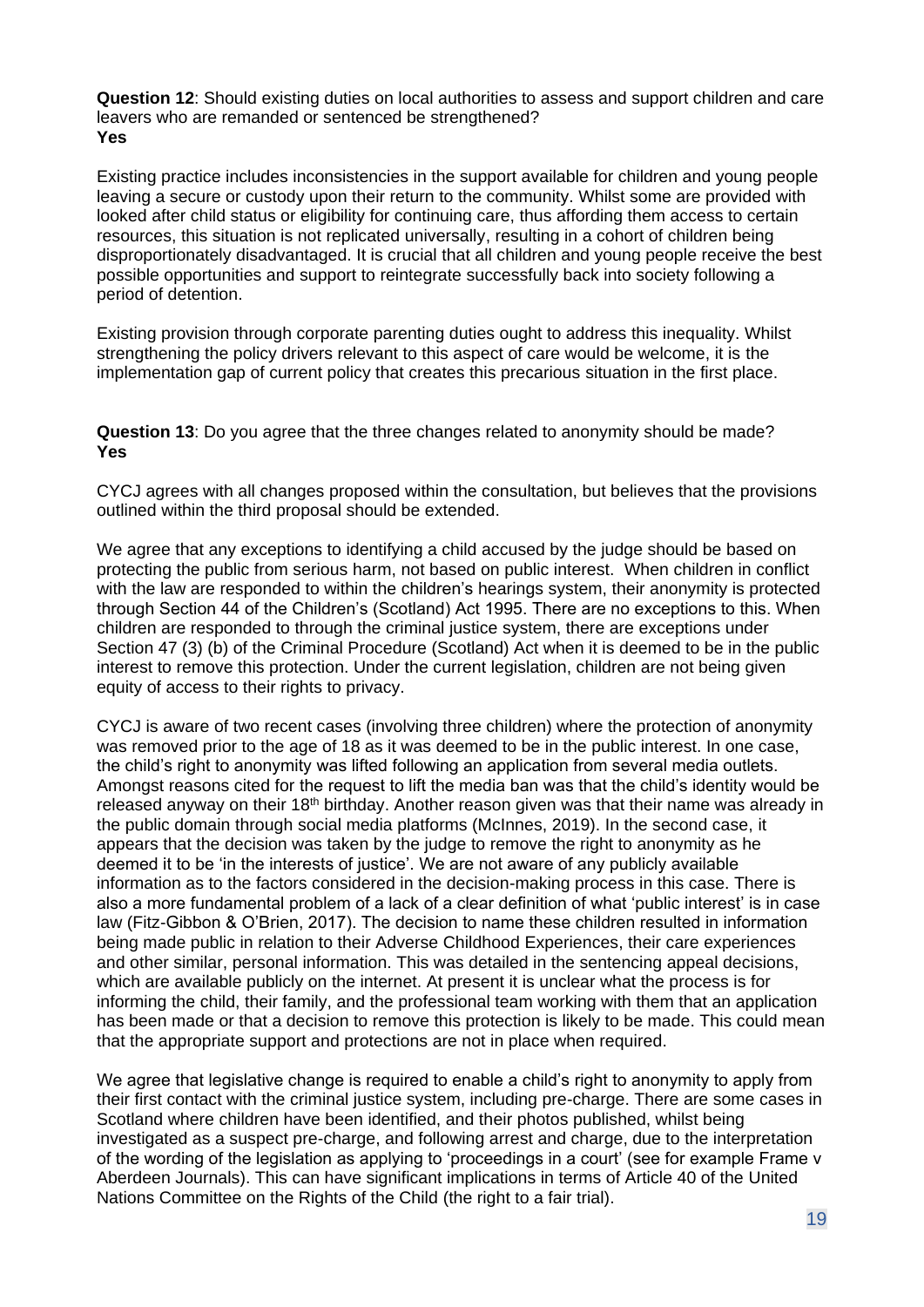We agree that the right to anonymity should be extended into adulthood unless there are exceptional circumstances involving the need to protect the public from the imminent risk of serious harm. However, we do not agree that this should only extend until the individual turns 26. We believe that children should be granted lifelong anonymity for offences that they have committed when under the age of 18. This would be in line with the United Nations General Comment No. 24 and would support the promotion of reintegration and assuming a constructive role in society as per Article 40 (1). To remove the right to anonymity upon reaching a certain age defeats the purpose of providing it in the first place. A quick internet search of newspaper headlines in Scotland identified at least eleven children since 2018 who were publicly named and shamed upon reaching their 18<sup>th</sup> birthday. The reporting in relation to these children often provides details about their own Adverse Childhood Experiences, care experiences, previous behaviours they have engaged in, exclusions from school and other sensitive matters. They do not report on their efforts to make amends for the harm they have caused or to address their behaviours. This will all have a negative impact on their ability to reintegrate into society.

There has been a recent case where details of the charges a child was facing, and their bail conditions, were revealed by media outlets following the child's death. This appears to be a further gap in the current legislative provision, and it is difficult to see how such disclosure could be in 'the public interest'. It is unclear where legislative protections sit in instances such as this and ought to be considered by the Bill.

Removal of a child's right to privacy can impact on various other rights within the United Nations Committee on the Rights of the Child. For example, children often face a risk of harm from others because of being named; they can be at increased risk of mental health issues due to the media reporting, as well as self-harm and suicide; and their opportunities for effective rehabilitation and reintegration into the community are reduced due to the negative impact on their access to education, work, and housing. There is the additional issue that even if there is no requirement to disclose offences, these details are still in the public domain. Maintaining privacy and thus enabling opportunities is likely to result in better outcomes and safer societies.

Reports provided to court often refer to the child's own children and/or family members and can result in the media contacting their families. The right to privacy is not only removed for the child but also for family (ECHR, Article 8). The impact of removing a child's right to privacy can be significant for the child's family members as well who have not committed an offence (Hart, 2014).

The guidance in the United Nations General Comment No 24 is clear that the protection of privacy should apply to all forms of social media, something which may also require legislative change, as it is not currently contained within Section 47. There does not appear to be any monitoring or data in relation to how often a child's right to privacy is removed or how many children are named on their 18th birthday when their protection expires.

The changes suggested above would be in line with the United Nations Committee on the Rights of the Child and recommendations from UNICEF that "The Scottish Government should commit to ensuring the anonymity of all children under 18 years of age who come into contact with the law and appear at Scottish courts - regardless of the offence they have committed. This anonymity should not cease at 18 years of age but instead should last a lifetime" (UNICEF, 2020:27). This component of the Bill therefore provides an opportunity for Scotland to meet the international standards that it aspires to attain.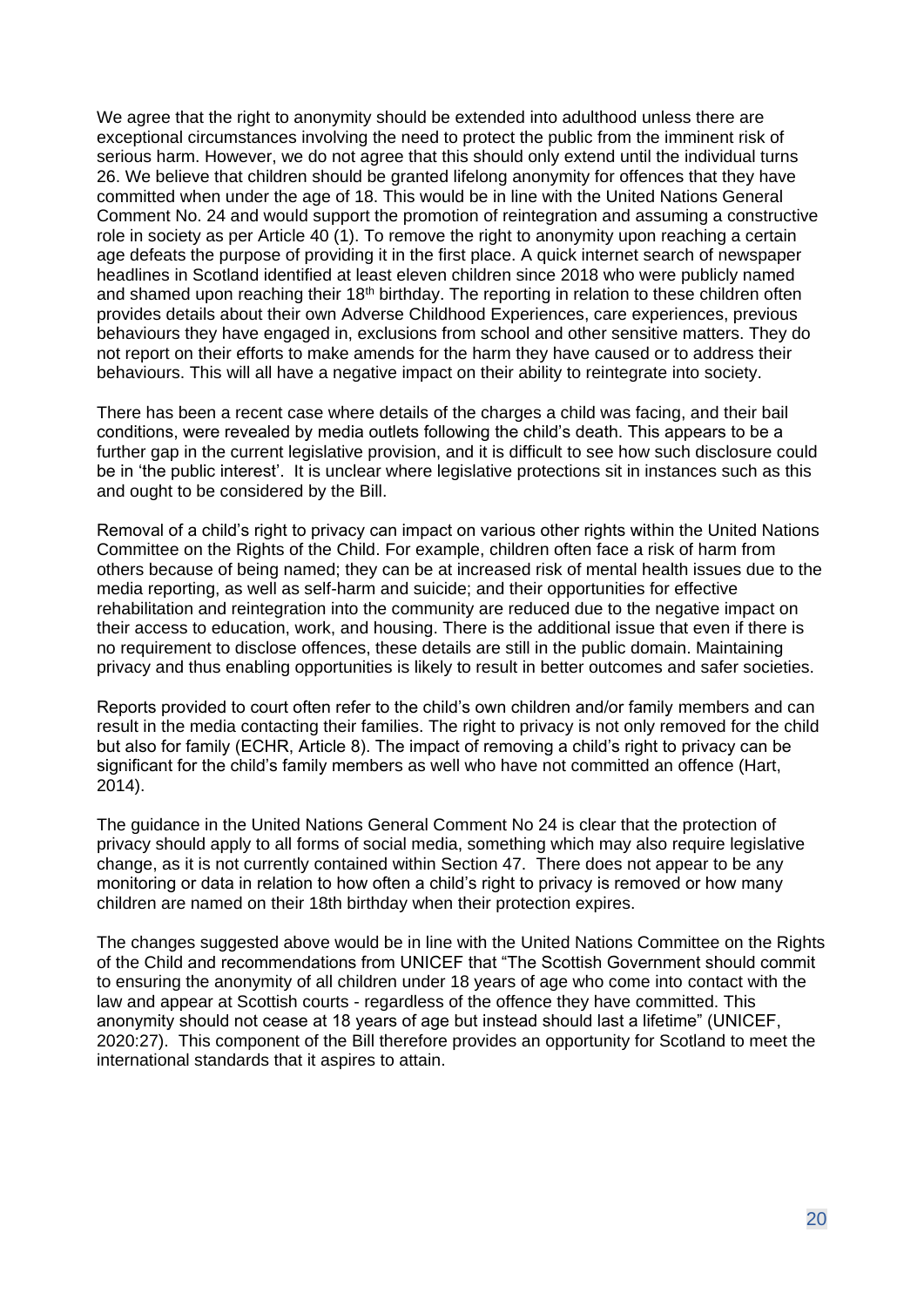**Question 14**: Do you agree that the regulatory landscape relating to secure care needs to be simplified and clarified? **Yes**

The current regulatory landscape is extremely complex, resulting in both local authorities and secure care centres using resources such as CYCJ's 'routes into secure care' guidance to navigate the system. This needs to be simplified so that services can focus on meeting the needs of children and ensuring their rights are respected and upheld. At present the various routes are confusing to children, their family and to practitioners. This leads to unequal access to justice and inconsistent practice.

In addition to confusion over the routes that children can take into secure care there are complex mechanisms in place to inspect secure care and other forms of care which restrict a child's liberty. For example, services that are not registered as a secure accommodation service do not receive the same level of scrutiny from the Care Inspectorate as secure care centres. This results in a tiered approach to the upholding of children's rights, with children placed by authorities outwith Scotland into residential settings through Deprivation of Liberty orders, which restrict their freedoms and experiences of care within services that are not being inspected using the quality framework for secure accommodation services.

There can also be parallel processes operating within different residential or secure care services due to different routes, resulting in children's access to services, supports and provision being inconsistent. A clearer cohesive process that upholds the rights of all children is needed to ensure that all children who need support have access to it at the time when it is needed.

There are enormous barriers to progressing collaborative good practice due to the current funding mechanism that appear to pit services against each other. Gough (2016) highlights the need for a national strategy in relation to secure care as key decision makers differed in their views about both the purpose and the quality of secure care at the time of the Secure Care National Project. The marketised nature of secure care results in barriers to free and open knowledge exchange across settings and a national framework may help to remove barriers but legislative, cultural and practice barriers exist and need to be addressed, so that the focus can be on providing a service that meets the needs of the children who live within secure care. SAN Scotland highlights the number of vacant beds rather than the needs of children that secure care centres can meet. Needs not beds should be the focus in keeping with the promise which also states that "Scotland must fundamentally rethink the purpose, delivery and infrastructure of Secure Care, being absolutely clear that it is there to provide therapeutic, trauma informed support" (Independent Care Review, 2020:80). Spot purchase arrangements and viewing centres as a sector can impact on the perceived reality that four independent providers and a local authority service work in competition to meet the needs of children. The Scotland Excel contract marketing approach and a lack of support as an alternative to secure care needs to be considered here.

Educative work is needed so that systems work together in promoting rights-respecting and trauma-informed approaches to children, and work is also needed with services cutting across the children's hearings system and judiciary. The review of the children's hearings system is welcome, but should there be a parallel review of the justice system in relation to those under the age of 26?

**Question 15**: Do you feel that the current definition of "secure accommodation" meets Scotland's current and future needs?  **No**

The secure accommodation definition is not reflective of the language used in the promise and reference to its purpose as restricting liberty rather than safety, security, needs, strengths and risks, and trauma-informed care, is out of kilter with thinking in Scotland at this time. The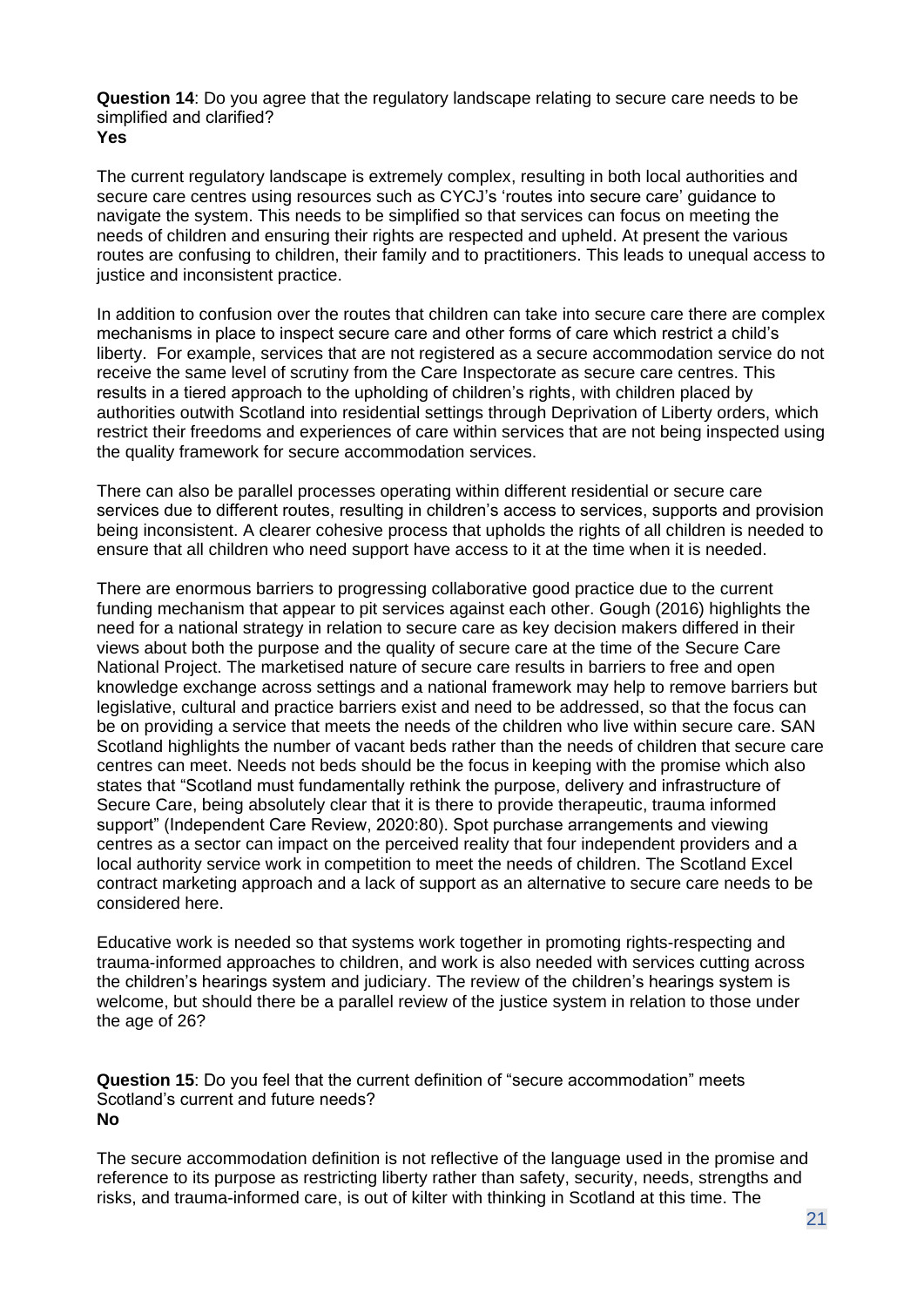definition has not been updated since GIRFEC and it is not in keeping with children's rights, for instance Article 37 of the United Nations Committee on the Rights of the Child.

Data continues to reflect that children are likely to be placed within secure care on welfare grounds. Further research highlights that children within secure care are some of the most vulnerable children in Scotland (Gibson, 2021). The definition of secure accommodation and the purpose it serves should be reflective of this.

**Question 16**: Do you agree that all children under the age of 18 should be able to be placed in secure care where this has been deemed necessary, proportionate and in their best interest? **Yes – all routes**

Children's access to secure care is another example of Scotland's multi-tiered approach to children due to conflicting definitions of 'a child'. The United Nations Committee on the Rights of the Child promotes that all children should have the same rights and access to resources, including secure care. This is particularly important when children have been assessed as being in a vulnerable situation/risk yet cannot access this resource due to how we define them under criminal justice or mental health legislation. This can result in many of these children ending up in a YOI or adult mental health resources, where their needs and rights as a child are not always upheld (Armstrong and McGhee, 2019).

Research has increasingly shown that children who are detained within secure care and prison settings are likely to have experienced a large volume of Adverse Childhood Experiences in addition to an increased likelihood of parental death (Gibson, 2021; Vaswani, 2014). With that in mind, it is right that the promise concluded that where children required to be deprived of their liberty, our approach must be relationship-based, trauma-informed and within therapeutic milieus. From a rights-based perspective this must take place within secure care instead of a YOI, which by their nature do not have therapeutic input as a primary goal.

While the Scottish Parliament Justice Committee has taken the position that children should be placed within secure care unless evidence suggests otherwise, CYCJ believes that there should be no exceptions to this. This Bill should seek to end the disparity of *some* children having access to secure care, whilst others are held within a YOI. Children should be treated in line with the United Nations Committee on the Rights of the Child and the promise, therefore under 18s who are deprived of their liberty should be accommodated within secure care. There should be a prohibition on placing children within a YOI - regardless of the crime they have committed to ensure no exceptions. Behaviour can be managed by flexibility of use of buildings and staff time to respond to need and challenging levels and types of risk of harm - through robust risk management planning. This would also be the case for managing a mixture of ages, especially those over the age of 18.

**Question 17**: Should the costs of secure care placements for children placed on remand be met by Scottish Ministers? **Yes**

Fundamentally, CYCJ believes that the use of remand is far higher than it ought to be across the entire custodial estate and that a range of alternative measures should be pursued in order to offer robust and supportive services that will give members of the judiciary the required level of confidence to use bail rather than remand. This is particularly important for children and young people, with over 90% of children detained in HMP&YOI Polmont being there by virtue of them being held on remand. This results in the vast majority of children and young people in custodial setting being held without any establishment of guilt, awaiting trial process which can often be delayed, and losing out on their opportunity to engage in the activities that often feature in the lives of people their age. This adversely impacts upon their development, their educational opportunities, their accommodation and a range of other factors.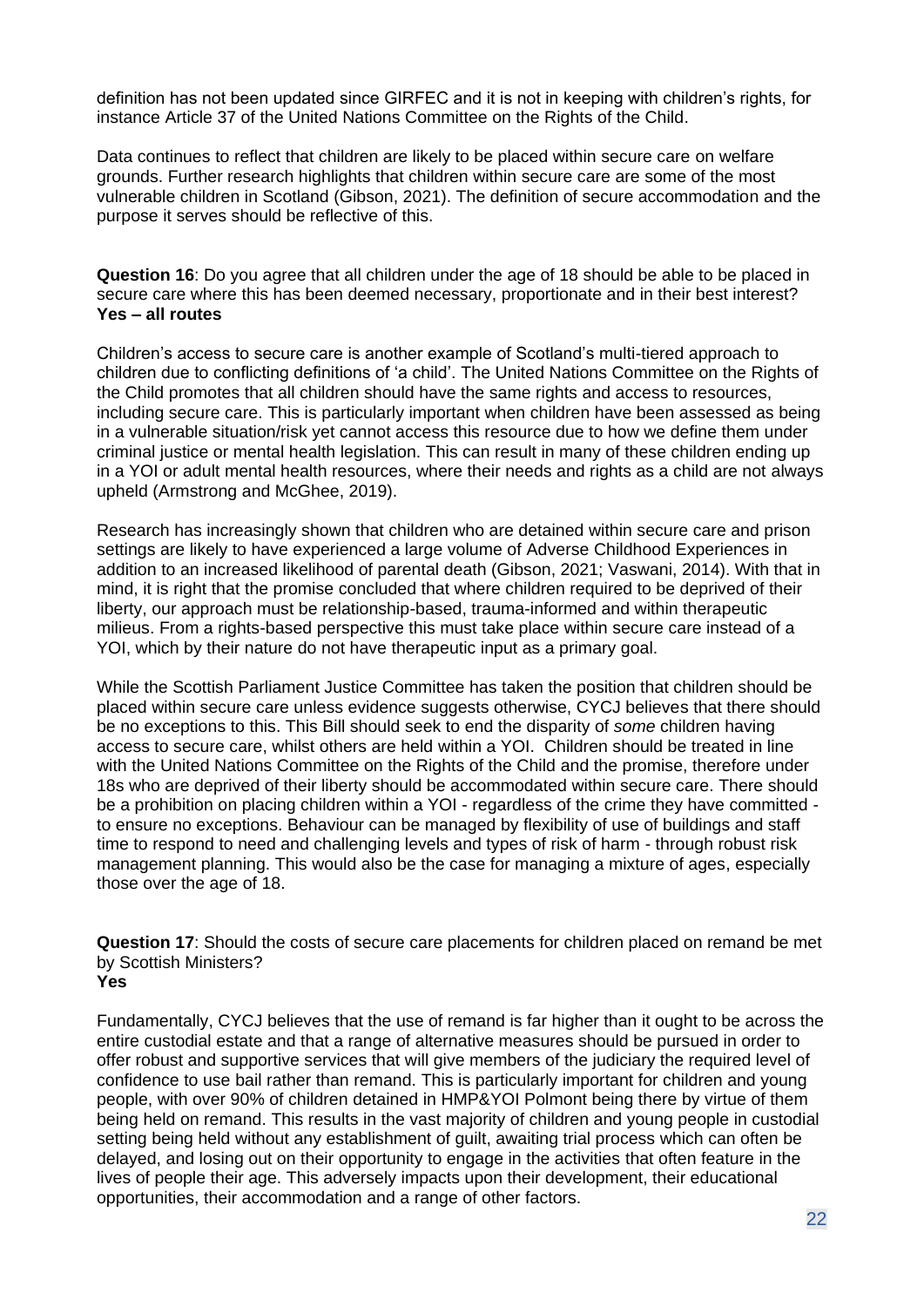On those occasions where court has decided to remand a child to secure care CYCJ believes that the cost of the placement should be borne by Scottish Ministers. This cost is currently met by the local authority and is considerably higher than the cost of a child being placed in a YOI, which is paid for by the Scottish Government. This creates a financial disincentive for local authorities where the termination of a child's Compulsory Supervision Order or failing to offer a secure care placement to court, may enable them to avoid the cost accrued through secure care. CYCJ would hope however that such considerations do not influence these decisions being made. Shifting financial responsibility on to Scottish Ministers would address this issue and encourage local authorities to offer the support and protection available through a CSO. This ought to be delivered in order to remove barriers to a rights-respecting approach, which is grounded in the needs of the child, not the financial circumstances of the local authority.

The cost of secure provision (sitting at over £6,000 per week) is a substantial financial outlay which could be invested in delivering community based, intensive supports as stated by the promise. Yet despite offering a range of community resources and support packages, the decision of a Sheriff or judge to remand a child often leads to local authorities spending tens of thousands of pounds - if not more - on funding a secure placement when they could likely have addressed the matter within the community by delivering intensive support.

Whilst this Bill must rightly address the financial limitations that remand imposes upon local authorities, CYCJ hopes that attention will be paid to the issue of remand itself. With the vast majority of people held on remand not ultimately receiving a custodial sentence it is imperative that community alternatives to the loss of liberty are promoted. Supporting and supervising a child within the community will have significant benefits on their mental health, family relationships, housing, economic circumstances and physical health amongst other issues. These in turn will support and promote desistance. This Bill should therefore seek to further improve and increase the use of alternatives to remand on the grounds of efficacy, human rights and financial benefits.

**Question 18**: Is a new national approach for considering the placement of children in secure care needed?

#### **Yes - this should be explored further**

Scotland has a secure care system consisting of one local authority and four independent providers. This means that the four independent secure care establishments are placed within a competitive, marketised environment, which results in an imperative to ensure a high degree of occupancy in order to provide the income required to sustain the establishment. Further to that, national approaches are evident in the Care Inspectorate framework for secure care accommodation, the NHS Education for Scotland (NES) trauma framework, the Secure Care Pathway and Standards, and the Scotland Excel framework, in addition to other national legal, guidance and regulatory processes and mechanisms. Funding mechanisms through the Scotland Excel process mean that three yearly negotiations around contracts promote competitiveness among services and hinders collaboration.

Whilst the autonomy afforded to the five secure care centres could be viewed positively as they can respond to needs in an individualised way, this is not without its difficulties and there is a view that a national approach to this care could make services more cohesive and consistent. Incorporation of secure care into a National Care Service could be one way of achieving this, whilst national funding mechanisms could also reduce the competitive nature of tendering and fears over the centres' future.

Post Covid-19 challenges include a limited supply of resources, including staffing, and a national care service could provide a structured process for this similar to the NHS where there is a clear framework for recruitment, training and development. This would not hamper innovation but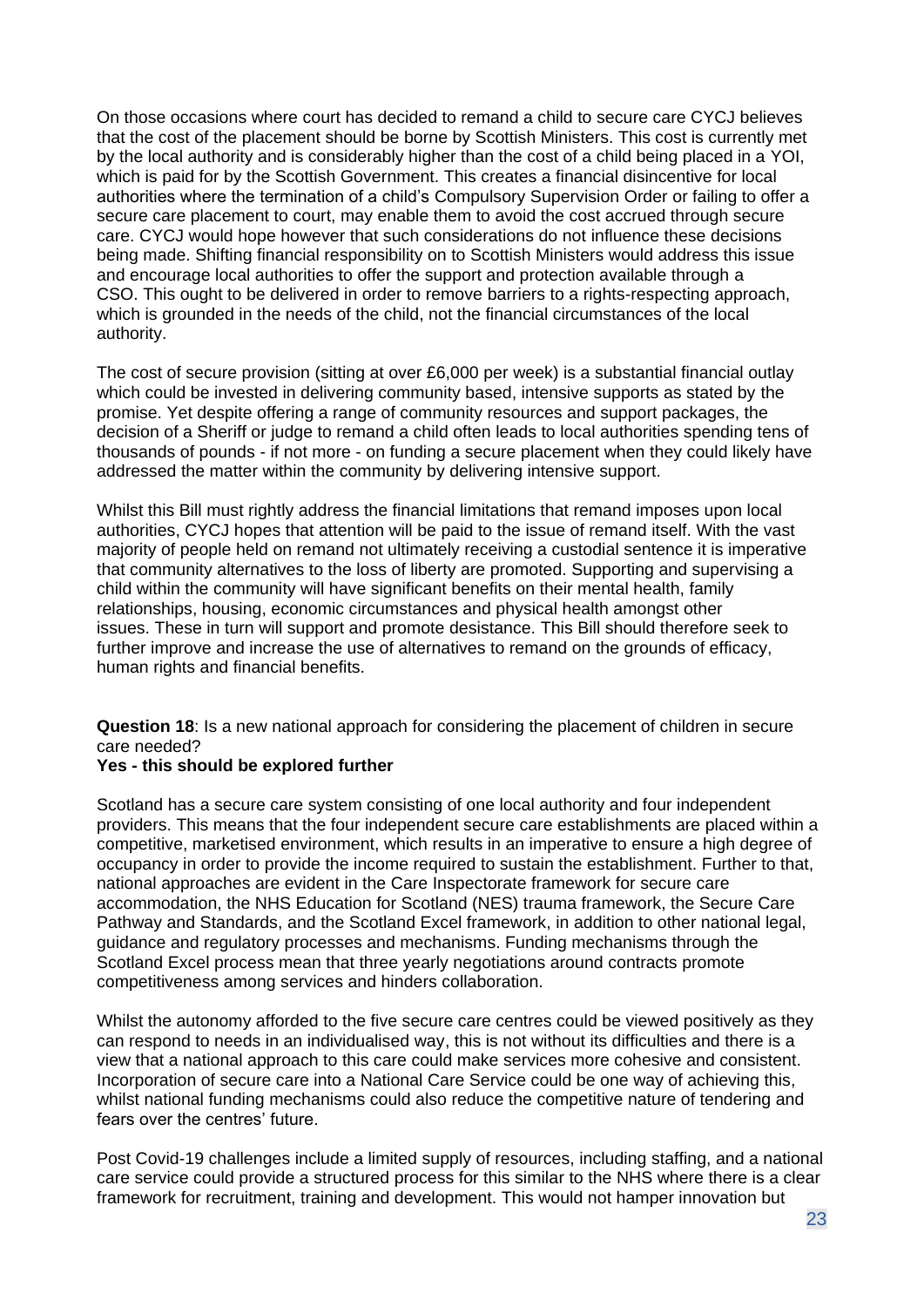could lead to greater learning from different services and a national and holistic approach to meeting children's needs.

CYCJ is aware of the varied awareness and understanding of secure care by Chief Social Work Officers across Scotland (Moodie and Gough, 2017), whilst apparent 'thresholds' for admission into secure care differs from one authority to the next. This is perhaps understandable given the subjective nature of social work assessments, and all decisions should be taken within the context of the child's environment and social milieu. However, when the decision in question relates to something as acutely life changing as admission into secure care then a degree of standardisation is required. For this reason, CYCJ is supportive of further consideration of how best to achieve this ambition. The ongoing work of the Children's Hearings Working Group may well influence how Scotland goes about creating this mechanism.

Through working alongside colleagues in local authorities, CYCJ is aware that decision making processes over admission into secure care varies. In some areas a secure screening group has been established to deliberate over any instances where admission into secure care may be an option. In other areas such decisions are left to a small team of senior management. The efficacy of either approach, or indeed alternative models, are untested and as such CYCJ welcomes further exploration of any national approach. Were a national approach to be adopted, it ought to learn from existing models of practice and incorporate those features which are found to be most effective.

Yet consideration must always be given to the local dimension of any decisions such as this. Whilst consistency of practice across Scotland is to be strived for, it cannot be denied that life as a child on the islands of Scotland differs considerably from that within the inner city or schemes of an urban city. It is not possible to adopt a formulaic approach to assessing the needs of a child under such variances. Moreover, decisions such as adoption, permanence and guardianship remain located at a local level. For decisions regarding secure care admission to be undertaken by a national body would seem incongruous with similar decision-making fora noted above. Finally, knowledge of the local resources, services and relationships are essential when making a decision such as this. CYCJ fears that a lack of knowledge in this area would hinder the decision-making processes of any national group or body. This is particularly important given that most children will return to the family home - or have considerable contact with the family - upon their transition from secure. Knowledge of local factors is therefore important for gauging the need for secure care, and for planning for post secure provision.

**Question 19**: Is provision needed to enable secure transport to be utilised when necessary and justifiable for the safety of the child or others? **Yes**

When it is deemed necessary for the safety of the child or others then secure transport is an appropriate response. To guide and regulate the use of this a national specification has been developed to serve the needs of children who require secure transportation. This work has been developed in partnership with key stakeholders and in consultation with children who have experience of secure transport.

CYCJ believes that secure transport would best be undertaken by the secure care services themselves, rather than by a stranger who does not have any relationship with the child. This has been supported by a recent consultation where children stated that they would like to travel with someone known to them; preferably their social worker or a member of staff (May, 2022). This could be regulated and monitored as part of the existing framework with Scotland Excel. Children have also shared what needs to change about secure transportation if their needs are to be met and their experience to be rights-respecting. Currently, they may not know where they are going, they might not be provided with basic sustenance, and they may be confined within transport that is not designed for transportation purposes. This is despite the Secure Care Pathway and Standards outlining what children should expect from secure care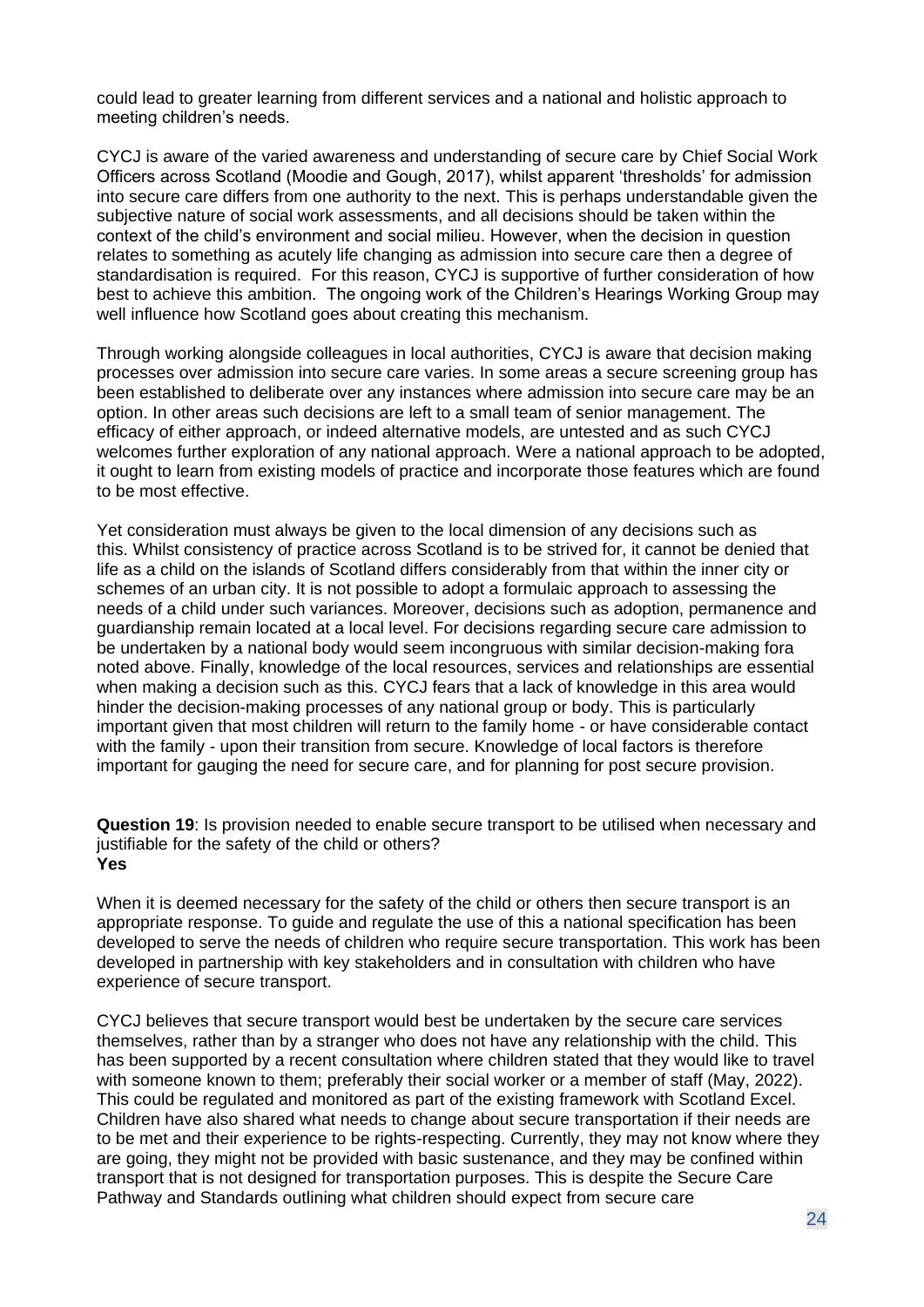transportation. CYCJ believes that the best way to provide safe and secure transport is by having sufficient staff members from a secure care home within the vehicle, particularly where there has been a risk assessment pointing to a high risk of absconding, or where the child is distressed.

The developed national specification to transport children has applied the principles of the United Nations Committee on the Rights of the Child, the promise and the Secure Care Pathway and Standards. It sets out expectations of providers and their staff who currently also engage in other contracts. Meeting the needs of this specification is highly unlikely to be achievable from transport providers so it is clear that secure care centres would need to assume this additional role.

**Question 20**: Are there any other factors that you think need to be taken into account in making this provision for secure transport? **Yes**

The Scottish Government currently operate a contract for adult secure transport provision, and it is likely that a similar arrangement for children will be necessary in order to meet the demand for this service. Preferably the provision of transport services could be undertaken by the secure children's centres themselves; this would need to be factored into future contract arrangements should the Scottish Government wish to pursue that option. Demand is such that it is not feasible for this service to operate on a spot purchase basis whilst retaining a rights-respecting approach, with current practice leading to lengthy delays due to the travelling time of the English secure transport providers, and it is unlikely that these providers would be able to meet the needs of specification developed as part of the secure care transport subgroup.

The Scottish Government may be aware that concerns have been raised at a recent meeting of the Scottish Physical Restraint Advisory Group regarding the transportation of children from mental health facilities, where transport providers have used restraint to return a child from a mental health provider in Scotland to England. Regulation over this form of transport is required in order to protect the rights of those children whom the service seeks to support, and thus creation of provision to deliver secure transport must take cognisance of the ethical and legal factors which are live in this discussion.

As part of the national transport specification development feedback was sought from children with experience of being transported and professionals responsible for organising this or who have accompanied a child. Feedback included a desire to create a system that ensured the safety of the child being transported, and the staff supporting them. Views also included the need for the service to be available in a timely fashion in order to minimise the distress caused by waiting extended periods of time. It is difficult to see how this is likely to be achieved unless the secure care centres provide this transport themselves.

**Question 21**: Do you agree children should be able to remain in secure care beyond their 18th birthday, where necessary and in their best interests? **Yes**

For those children who are placed within secure care by virtue of them being sentenced to a period of detention, provision should be made to enable to stay there beyond their 18<sup>th</sup> birthday, and up to their 19<sup>th</sup> birthday if deemed appropriate. This will avoid circumstances where a child approaching their 18<sup>th</sup> birthday - requires to transfer from a children's setting to a Young Offenders' Institution, only to stay there for a short period of times. CYCJ is aware of instances where this has been for as short a period as a few days. This is disruptive to the child, potentially traumatising and does little to support the process of desistance.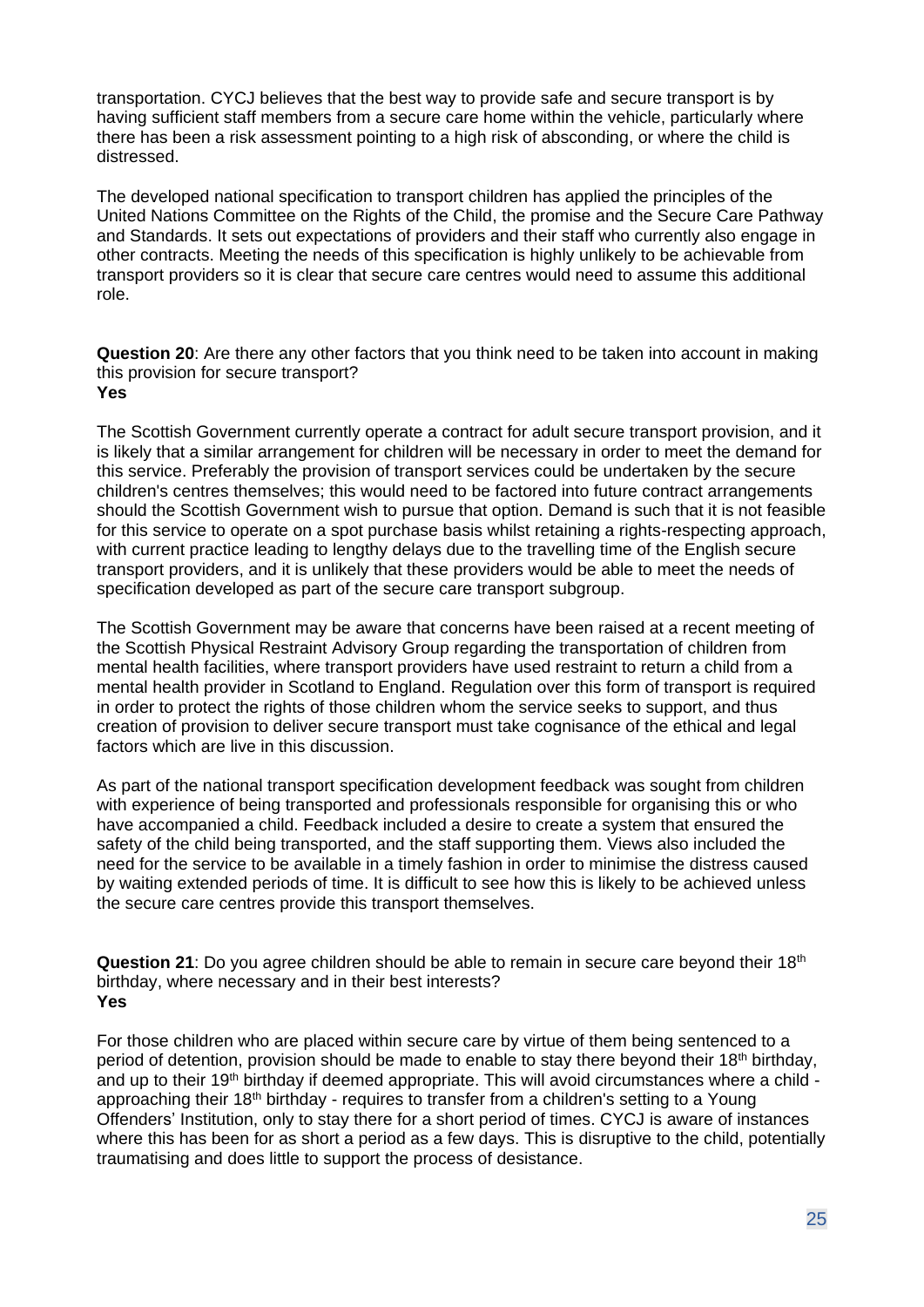Exactly what length of time this consists of should be determined on a case by case basis and dependent upon the circumstances of the young person in question. Factors that should be considered include: the length of the remaining custodial sentence/remand, the maturity and personality of the young person, their educational needs, their wider best interests, and any vulnerabilities. It is not possible to simply designate an arbitrary age to serve as the threshold between two systems due to the fluid and complex nature of adolescence, the varying degrees of capacity amongst young people of this age, and myriad other factors that are entirely individualised.

Supportive of the principle alluded to within this proposal, CYCJ is clear that this should be an entirely subjective decision made within the context of Care Planning Meetings or similar arenas. A blanket decree regarding age criteria would not serve the young people in question well and is unlikely to respond to their particular needs. We acknowledge that a similar scenario may well arise upon the child's 19<sup>th</sup> birthday; however, we also believe that this would be less common, and could be less damaging given the added maturity of the person in question.

A similar stance is taken for those children who are placed in secure care on account of them being remanded by court. In this instance, CYCJ believes that they should remain in that setting until the conclusion of the remand period at which point a decision can be reviewed should the young person be sentenced to a period of detention.

With the larger number of 'older' children within secure care, consideration should be given to the mix of children within secure care. With some children aged as young as 12 placed within secure care, there may be occasions where adaptations and adjustments are required in order to best facilitate the accommodation of a 12 year old child beside a 18 year old. CYCJ is mindful of Article 37 of the UNCRC United Nations Committee on the Rights of the Child treaties which call for children not to be placed alongside adults. With that in mind it may be necessary to create separate provision within secure care in order that these international standards are not affected.

**Question 22**: Do you agree with the introduction of pathways and standards for residential care for children and young people in Scotland? **Yes**

CYCJ is supportive of any measures which may lead to improved experiences for children within residential care, and for those who make the transition out of residential care. This includes the proposed pathways and standards for residential childcare.

Were this to come to fruition, it would be apt to create these pathways and standards in a similar manner to the creation of the Secure Care Pathway and Standards. Specifically, this should involve a period of co-production alongside children and young people who have experience of residential care, including those currently residing there. Their role must be meaningful and their views given due weight in the completion of such standards.

Mere creation of pathways and standards will do little to impact upon practice, and the months succeeding any publication must endeavour to communicate its contents as widely as possible. CYCJ has delivered roadshows relating to the Secure Care Standards for over two years and continues to meet and support practitioners who are unfamiliar with them. The task of rolling out residential pathways and standards is even greater than that faced by CYCJ, and thus forward planning on how each practitioner can become familiar with its content is necessary.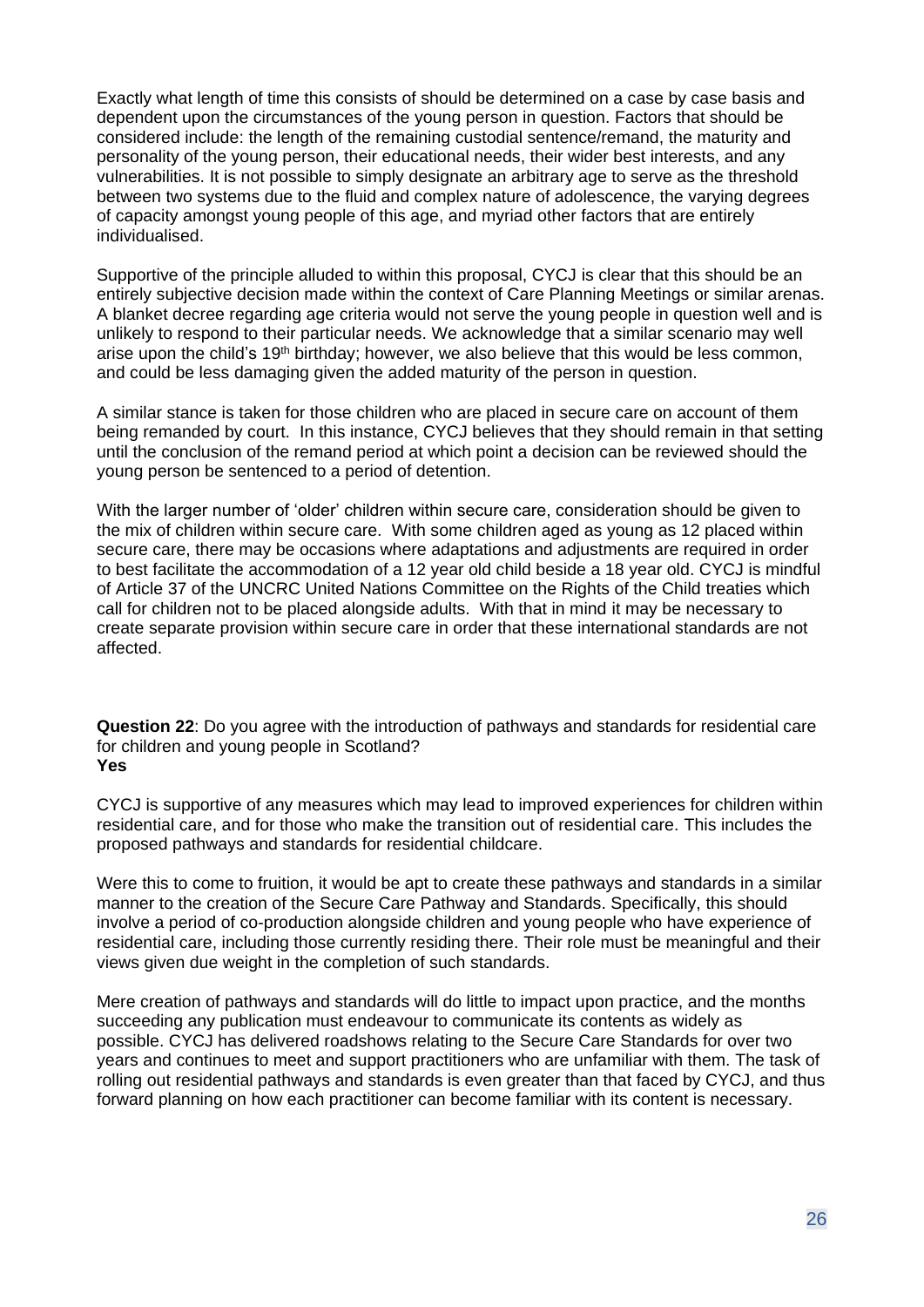**Question 23**: Do you agree that local strategic needs assessment should be required prior to approval of any new residential childcare provision? **Yes**

This Bill should ensure that mechanisms to monitor all sectors who provide care to children are created. There should also be a mechanism which requires the needs of an area to be considered prior to the establishment and approval of any new residential childcare provision within each local authority. Failure to do so would have significant impact upon the ability of local services such as police, health and education to perform their duties.

CYCJ agrees with the proposals outlined in the consultation document that approval of new residential childcare provision should only take place following meaningful dialogue between the potential provider and local authority in question, and the completion of a local strategic needs assessment. Provision which could result in additional demands being made upon nearby policing, health, education or other community resources must be taken into consideration in the course of community planning processes, in order to ensure that children within that jurisdiction are offered the level of service that they deserve and require.

The intention of this step would not be to prevent the creation of new provision, but to ensure that all residential childcare placements can deliver care in a manner which fully meets each child's rights and allow local partners to plan accordingly. In recent years some providers have not engaged in dialogue with the host local authority prior to the opening of the care provision. This has often meant that the local social work, police and other partners only learn of the new development at a point of crisis. This has led to the Care Inspectorate introducing a measure which requires them to be notified of cross-border placements in the hope that the notification will "give us assurance in relation to care planning and information for data analysis" (Care Inspectorate, 2022:6). However, this measure is not sufficient to proactively ensure that children are placed in a setting that both meets their needs, and aids in the community planning process.

Mandating the completion of a local needs assessment would support a planned approach to placements which provides relevant bodies with the information they require to deliver care. It could assist matching processes, ensuring that children are only placed within a service and community that can meet the child's needs and provide the environment that enables them to enjoy safety, security and the nurturing care called for within the promise.

**Question 24**: Do you agree that there should be an increased role for the Care Inspectorate? **Yes**

The Children and Young People's Commissioner Scotland office recently gave evidence to the Scottish Parliament's Education, Children and Young People Committee, highlighting challenges relating to the inspection of residential childcare. Specific mention was made of childcare provision which are registered with the Care Inspectorate but who are not subject to inspection as a result of the Care Inspectorate's limited powers. The Care Inspectorate have themselves voiced concern over the measures available to them.

This Bill ought to address this situation through strengthening of the role of the Care Inspectorate and providing avenues through which they can address care provision which fails to meet the needs, and respect the rights, of those children who are placed within residential care.

CYCJ has specific and significant concerns over the continued use of Deprivation of Liberty orders within Scotland, with the extent of restrictions akin to those experienced within secure care. As the consultation document indicates, children are placed within residential care that deprives them of many of their human rights, but without the regulatory scrutiny and legal oversight that accompanies the use of secure care. This Bill must address this situation through mandating the inspection of any setting which delivers care of that nature, with a particular focus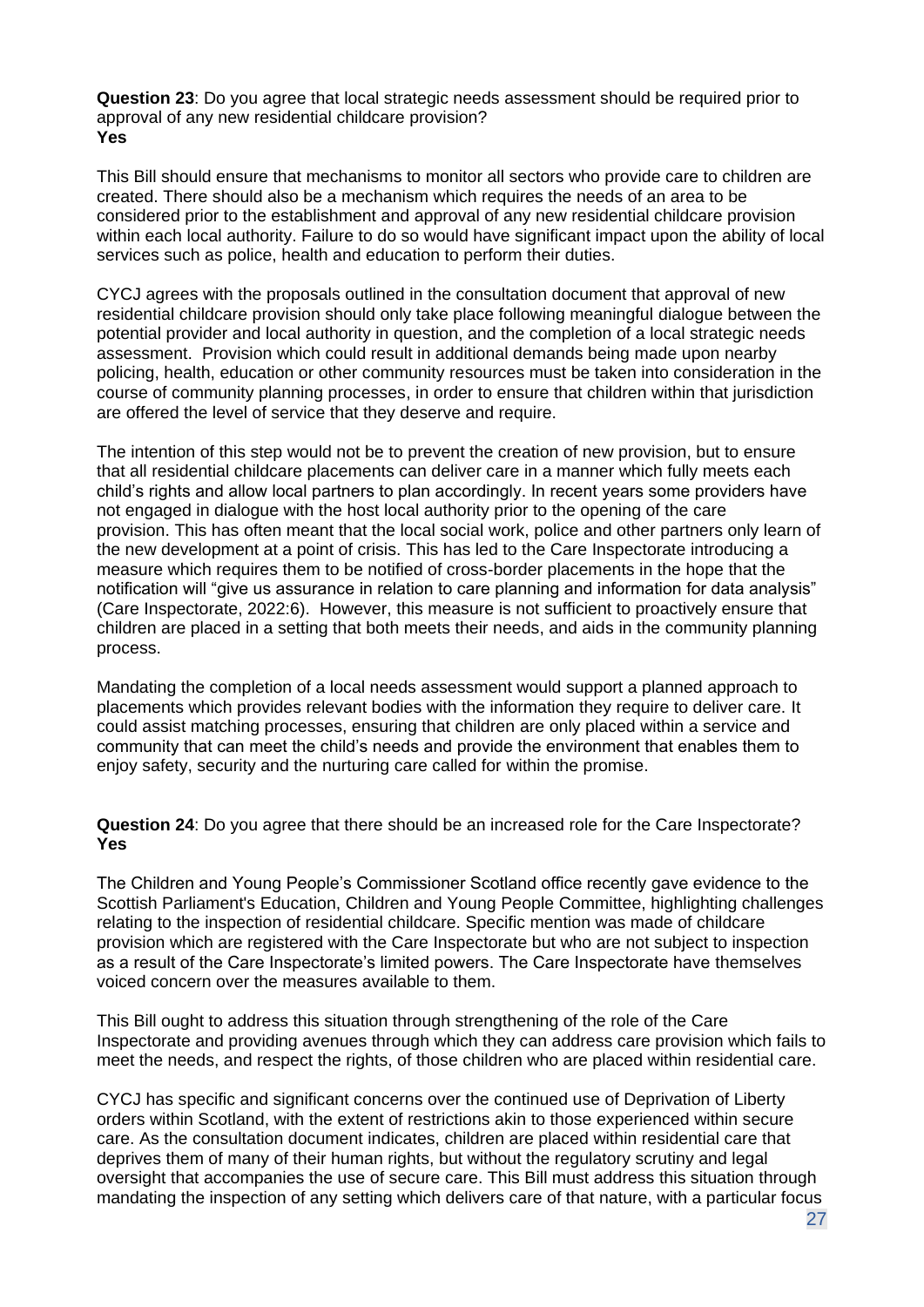on the rights of children in that setting and the provider's adherence to the "before" section of the Secure Care Pathways and Standards.

Cross-border placements can also lead to divergent standards within practice. For example, standards within England call for a planning meeting to be held within five days should a child be placed outwith their home local authority. This requirement is often not adhered to when a child is placed in Scotland. English social work practitioners do not produce assessments which align to the Scottish GIRFEC approach. This may lead to providers not being given the range of information that they do for other children, thus hindering their ability to provide care.

The regulatory and strategic functions of the Care Inspectorate provide a robust framework for the oversight of placements from outwith Scotland. While the aim of the promise is to end cross-border placements there is no indication that this will end imminently, and as such greater regulatory oversight should be brought forward by this Bill.

**Question 25**: Do you agree that all children and young people living in cross-border residential and secure care placements should be offered an advocate locally? **Yes**

Children placed within Scottish residential or secure care must have the totality of their rights respected and protected. Provision of a local advocate is one step towards doing so and can assist children to have their views and opinions heard within decision-making fora. This is important due to the significant distance children find themselves from their family, their social worker and other support networks. Gibson (2021) found that almost one quarter of children placed by an English or Welsh local authorities were between 500 to 599 miles from their family home. A further 45% were between 300 to 499 miles away. Not only does this distance add to the isolation that these children must feel, but it prevents the delivery of effective oversight and care. Provision of advocacy is therefore important to achieve the safe care of children. Local advocacy, which understands the Scottish context and can assist the child to navigate unfamiliar territory, is particularly important in the case of children whose familiarity with the nuances of Scottish residential care may be limited.

However, local advocacy must be allied to access to legal representation in order to pursue any challenges that are required. Access to advocacy alone is not enough to ensure that children's rights are upheld, and advocacy services are not able to offer legal advice. Legal representatives, meanwhile, are not best placed to advocate on behalf of a child or to ensure that a child's voice is heard during the course of their care.

Children placed by local authorities or bodies outwith Scotland must also ensure that advocacy and legal representation pertaining to the home nation is available. The legal landscape across the four nations of the United Kingdom is complex, and thus advocacy and representation that is familiar with the various territories is required in order to achieve the best possible outcome with regards to children's rights and to participation.

The Care Inspectorate have indicated that they will undertake a study to gather views of children regarding cross-border placements; it may be that these insights will influence the Bill, and indeed CYCJ would recommend that these children - and all of those with experience of the various issues under consideration - are given the opportunity to shape the Bill as it progresses through Parliament. At present the Care Inspectorate have highlighted that there is a lack of information sharing, lack of planning for placement moves and a lack of legal protections. The provision of advocacy services for all children would go some way towards addressing these issues, although further work is required through widening routes to legal advice. All costs of advocacy and legal representation should be met by the placing authority as a condition of placing a child in Scotland.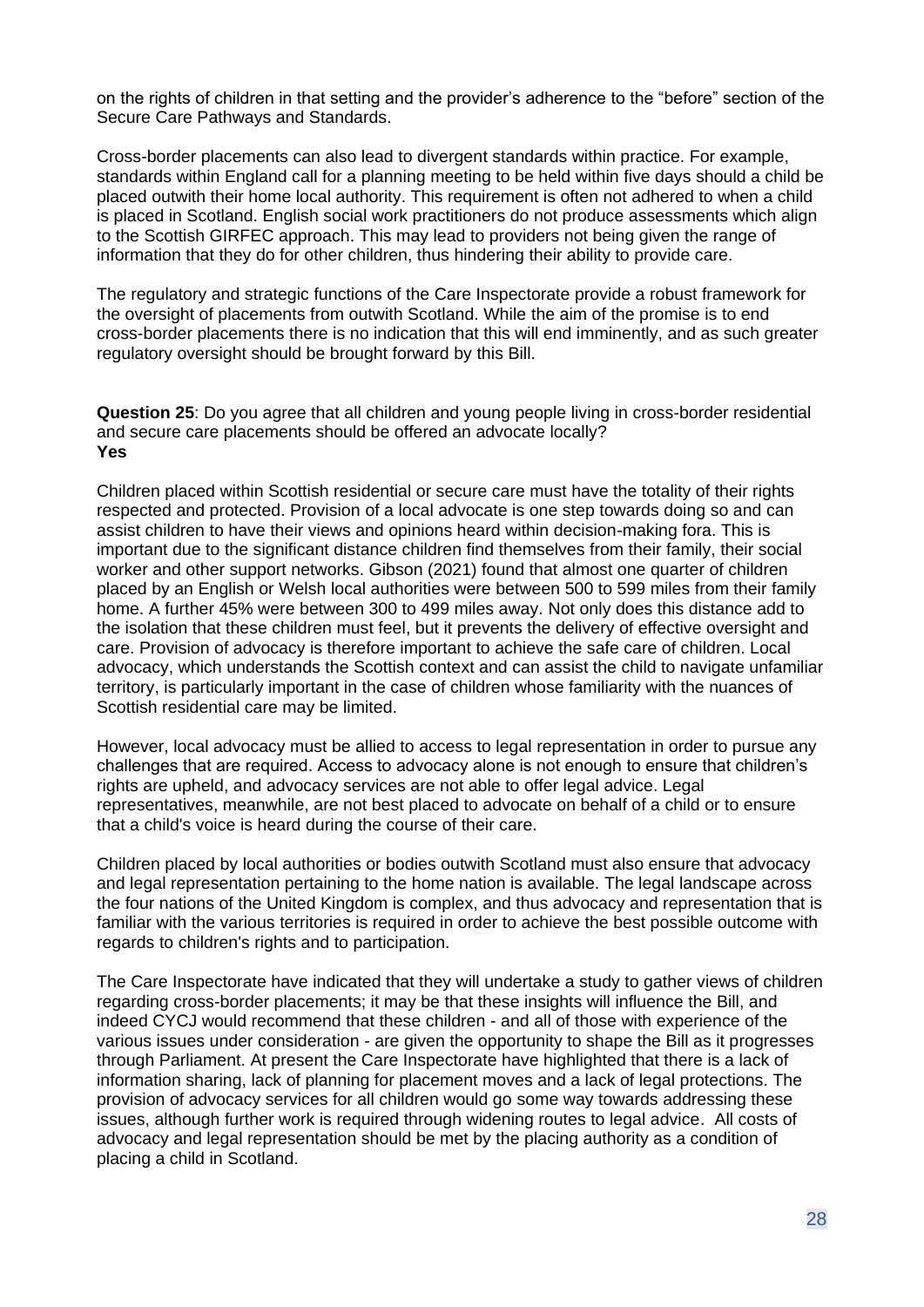**Question 26**: Whilst there are standards and procedures to follow to ensure restraint of children in care settings is carried out appropriately, do you think guidance and the law should be made clearer around this matter?

**Yes**

Despite the promise concluding that Scotland must not restrain children, recent reports in the media have shown that children as young as five years old continue to be restrained within residential care (Goodwin, 2021). CYCJ is also aware that concerns have been raised over restraint of those children who have additional support needs, with restraint and safe holds used more frequently within certain environments.

Guidance relating to the collection of data should be provided as currently it is not possible to ascertain for certain exactly how often restraints are employed, upon whom, what approaches were attempted to avoid the use of restraint, and so on.

CYCJ would welcome the adoption of a consistent definition of restraint similar to that favoured by the Scottish Physical Restraint Action Group and adopted by the Care Inspectorate. The Care Inspectorate (2021) define physical restraint as "an intervention in which staff hold a child to restrict his or her movement and (which) should only be used to prevent harm". A consistent use of this definition would aid in the recording of accurate data. This would assist in providing a clearer picture of the prevalence of restraint across Scotland, and thus the identification of measures which can reduce the unnecessary use of restraint. CYCJ would welcome legislation that prohibits pain based or prone restraint as a minimum for all children.

Should this Bill fail to provide guidance and legal clarity then steps should be made to respond to the ambiguity that lingers amongst practitioners over the role of restraint, and ensure that it is only used when a child is a danger to themselves or others. The scope and latitude to inappropriately carrying out restraint is too great at this moment; clarity is required. Restraint should be viewed within the wider context of restrictive practices which includes seclusion and restrictive physical intervention (SPRAG, 2021). These methods are used to modify a child's behaviour through coercion or isolation and are not in keeping with a rights-respecting approach.

A cohesive approach to addressing restrictive practice is needed to ensure that the Care Inspectorate and Education Scotland, who will be assuming a monitoring role of restraint within schools, work closely with action groups with expertise in this practice, such as SPRAG and Restraint Reduction Scotland. We cannot have a system where conflicting definitions are used, where systems don't talk to each other and where data is gathered in different measurements. This is not in keeping with the promise.

**Question 27**: Do you agree that the review of the 2019 Act should take place, as set out, with the 3-year statutory review period? **No**

CYCJ believes that a review of the 2019 Act should be undertaken as soon as possible, and earlier than the planned three year review, in order examine the efficacy of the changes in practice.

Given the range of vulnerabilities, victimisation and difficulties faced by children who come into conflict with the law, combined with their stage of development and associated limited capacity to understand the law and make rational decisions, CYCJ believes that it is of fundamental importance that Scotland reviews the minimum age of criminal responsibility at the earliest opportunity. For too long we have been labelling some of our most vulnerable children as 'criminal', thus introducing further barriers for them to face, and preventing society from focusing on the wider issues contributing towards their actions.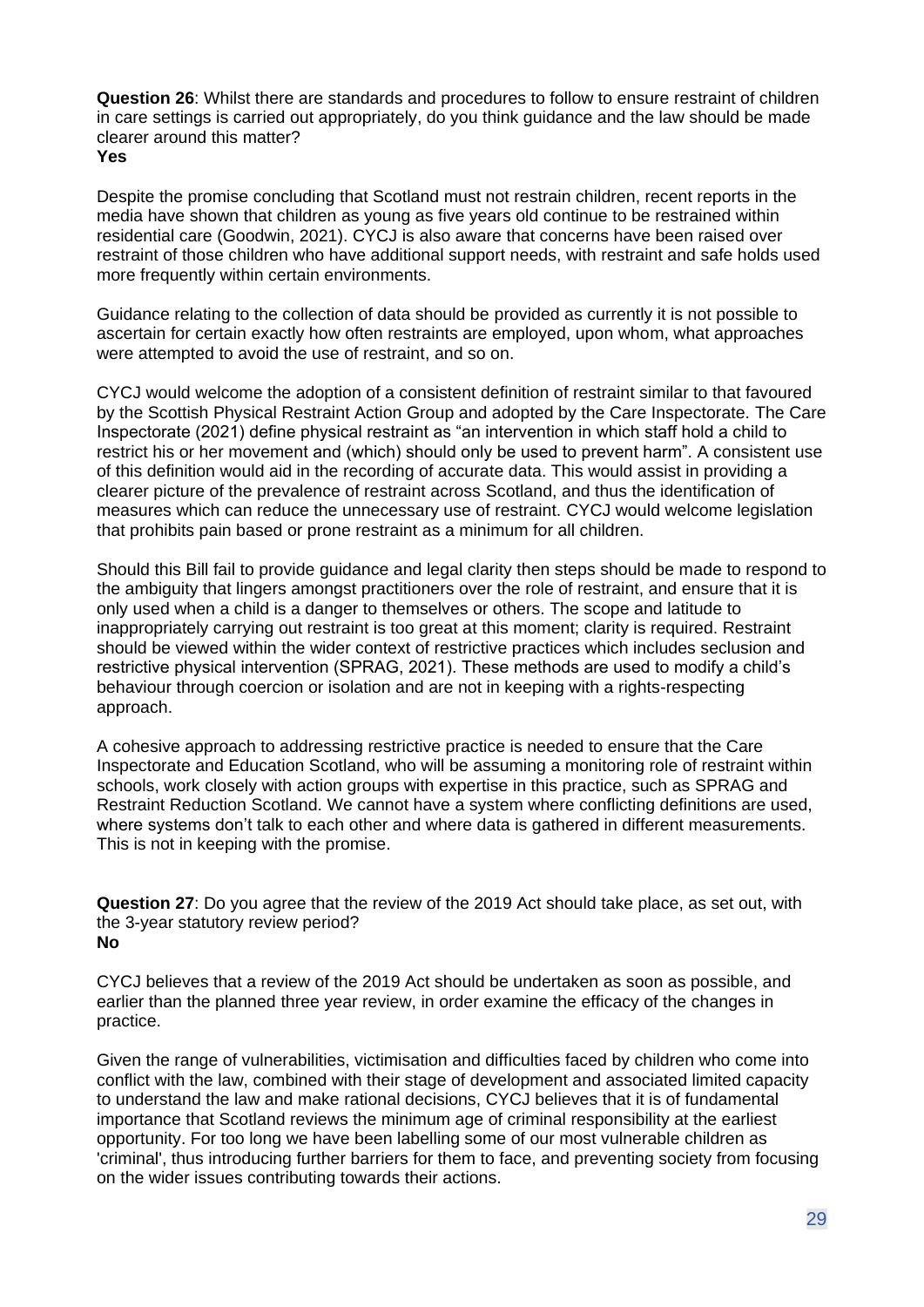The increase in the age of criminal responsibility to 12 was an important first step towards the ultimate, longer-term objective of moving to an age of criminal responsibility that takes into account capacity beyond this age. This move would recognise that children develop at different rates, and particularly acknowledges that some children are victimised and in vulnerable situations, and are thus more likely to come into conflict with the law.

CYCJ is also mindful of the conclusions of the promise*,* which calls on Scotland to "aim for the age of minimum criminal responsibility to be brought in line with the most progressive global Governments alongside efforts to prevent criminalisation of all children" (Independent Care Review, 2020:91). In order to achieve this, a review of the 2019 Act should be undertaken at the earliest opportunity, particularly given that the UN Convention on the Rights of the Child revised their guidance on this issue, setting a minimum recommended age of at least 14. Importantly, the UN Committee went on to stress the need for member states to take note of recent scientific findings and consider a minimum age of 15 or 16 years. By not taking every opportunity to review this situation, Scotland is falling behind the international standards that we seek to uphold, whilst hundreds of children each year are needlessly being responded to through a criminal justice mechanism. This can have negative outcomes for those children.

Delays in implementing the 2019 Act led to commencement of certain parts of that Act not being achieved until December 2021. Whilst this has resulted in a shortage of data regarding the operational elements of the Act, it may be the case that this can be captured in time for a review of the 2019 Act to take place sooner than the proposed date of December 2024. Scotland's children ought not suffer due to the slow progress of legislative change, nor should Scotland's commitment to achieving the conclusions outlined within the promise be allowed to waiver.

Scotland's progress towards implementation of the UN Convention on the Rights of the Child, and path towards becoming a rights-respecting nation, is obstructed by its low age of criminal responsibility. The age of 12 is not only below international standards but fails to respect children's human rights. Arguably there is much within the Beijing, Riyadh and Havana agreements which can be more closely endorsed by reviewing - and thereafter amending - the current position, and thus an earlier review is necessary.

In the absence of substantial data gathered since December 2021, CYCJ suggests that the wealth of evidence that was provided during the consultation and planning stages of the 2019 Act should be revisited. Furthermore, the fact that since December 2021 there have been no 'ACR interviews' undertaken for children under the age of 12 should be taken as evidence that the procedures introduced at that time have been successful in responding to the needs of children. As such, it ought to give Scotland greater confidence that any further increase could be undertaken without significant stress upon police and social work partners.

**Question 28**: What, if any, do you see as the data protection related issues that you feel could arise from the proposals set out in this consultation?

Proposals to share information regarding children who have caused harm with the person who has been harmed pose a degree of concern and must only be taken forward if strict adherence to human rights and data protection measures are followed and only where there is a legal justification to do so. Clear guidance will be required to ensure any changes to what information may be shared has appropriate oversight, review and recording mechanisms. This will ensure reasons for sharing justifiable, and only appropriate and proportionate, information. Even then, sharing of information must only take place if the high threshold outlined within this response has been satisfied. Upon the conclusion of matters the sharing of information should end, and the privacy of all parties respected.